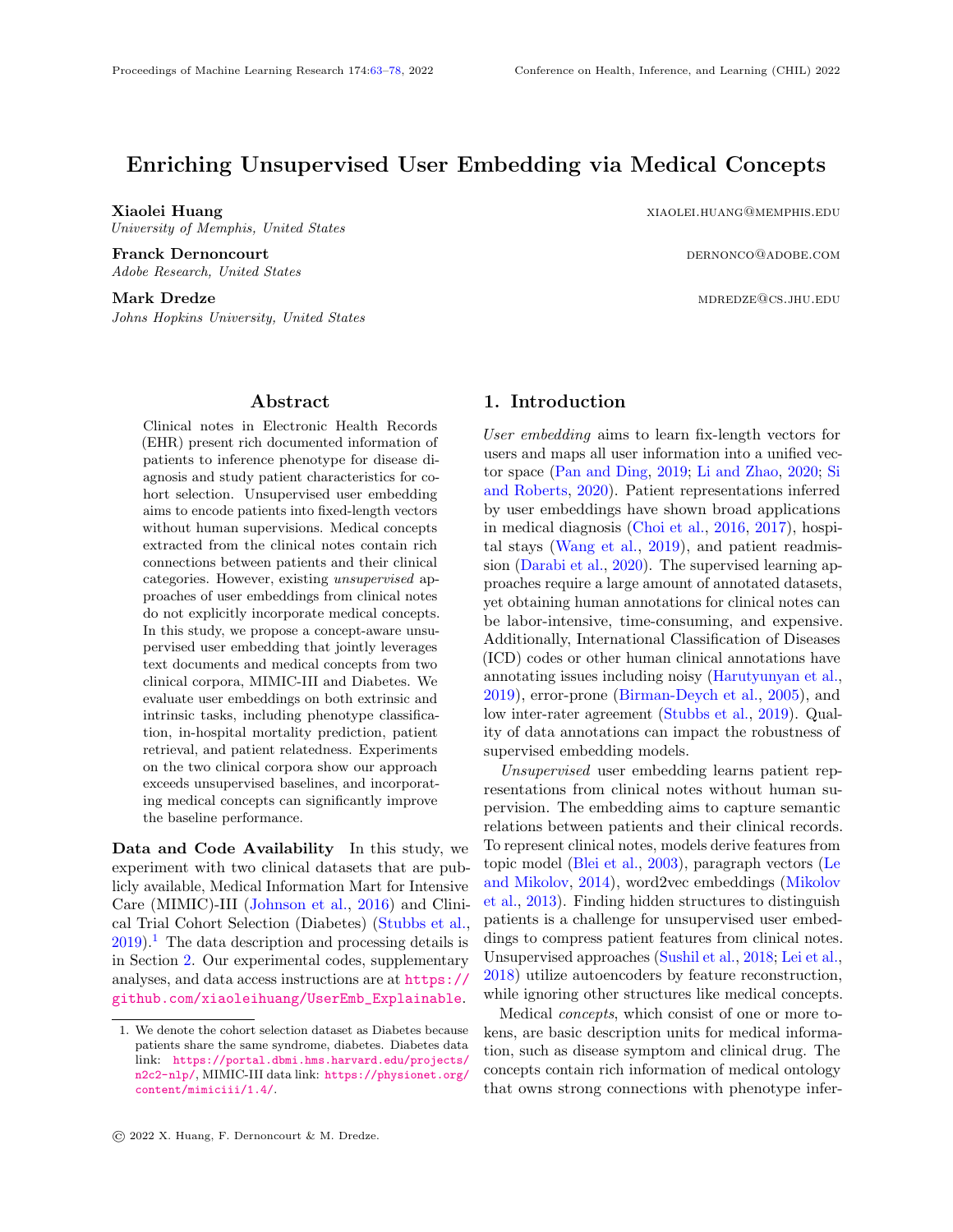ence. Medical concept embeddings treat concepts as special tokens or phrases and encode them as word vectors. The representations are effective in downstream tasks of health diagnosis [\(Choi et al.,](#page-10-0) [2016,](#page-10-0) [2020\)](#page-10-5) and readmission forecast [\(Choi et al.,](#page-10-1) [2017;](#page-10-1) [Zhang et al.,](#page-14-0) [2020\)](#page-14-0). However, unsupervised user embeddings have not explicitly consider medical concepts, which can lose semantic information of clinical conditions.

In this study, we propose a *concept-aware user em*bedding (CAUE) model that jointly handles clinical notes and medical concepts under the multitask learning framework. Our unsupervised method applies contrastive learning [\(Logeswaran and Lee,](#page-12-2) [2018;](#page-12-2) [Chen](#page-10-6) [et al.,](#page-10-6) [2020\)](#page-10-6) and negative sampling to leverages two levels of information sources, patient-document and patient-concept. Patient-document task encodes sequential information of patients to guide models recognizing patients of clinical notes, and patient-concept task treats medical concepts as a medium point to constrain patients. To model unusually lengthy clinical documents, we propose a data augmentation approach, random split, to cut each note into random sizes of snippets. We evaluate on multiple clinical datasets with two extrinsic tasks, phenotype and mortality predictions, and two intrinsic tasks, patient relatedness and retrieval. Research suggests that intrinsic evaluations of embedding models can reduce parameter biases of extrinsic evaluations for controlling fewer hyperparameters [\(Schnabel et al.,](#page-13-4) [2015\)](#page-13-4). The four evaluations show that our proposed approach achieves the best performance overall and highlight the effectiveness of medical concepts. Our ablation analysis shows that integrating medical concepts can generally improve effectiveness of baseline models.

### <span id="page-1-0"></span>2. Data

In this section, we introduce the two clinical data (Diabetes and MIMIC-III) and report data processing steps. We obtain the Diabetes data [\(Stubbs et al.,](#page-13-0) [2019\)](#page-13-0) from Track 1 of the 2018 National NLP Clinical Challenges (n2c2) shared task, which contains a collection of longitudinal patient records, with 2 to 5 text documents per patient. The clinical documents summarize diagnosis results and describe clinical conditions indicating if patients have coronary artery disease. Each patient in the Diabetes data has 13 selection criteria annotations, which follow Clinical-Trials.gov and relate to diabetes and heart disease. MIMIC-III is a relational database that collects a large set of intensive care unit (ICU) patients from the Beth

Israel Deaconess Medical Center between 2001 and  $2012<sup>2</sup>$  $2012<sup>2</sup>$  The data includes various patient information such as demographics, laboratory results, mortality, and clinical notes. Clinical notes are unstructured narrative documents describing patients' ICU stays, including radiology and discharge summaries. Like Diabetes, each MIMIC-III document has a list of medical annotations, International Classification of Disease, 9th Edition (ICD-9). The ICD-9 annotations indicate symptoms and disease types of patients during their ICU stays. Both data corpora have been de-identified following Health Insurance Portability and Accountability Act (HIPAA) standards, and any dates were time-shifted by a random amount.

We use MetaMap [\(Aronson and Lang,](#page-10-7) [2010\)](#page-10-7) to extract medical concepts by the Unified Medical Language System Metathesaurus (UMLS) [\(Bodenreider,](#page-10-8) [2004\)](#page-10-8).[3](#page-1-2) MetaMap extracts medical concepts with their Concepts Unique Identifier (CUI) linked to the UMLS, confidence scores, and corresponding medical types. To improve accuracy and reduce the ambiguity of extracted concepts, we enable the word sense disambiguation (WSD) module. The WSD module checks if concepts are semantically consistent with surrounding texts and automatically removes ambiguous entities. Each concept may have one or more tokens and associate with at least one concept type. We lowercase all extracted medical concepts and empirically removed non-symptom-related entities, including digits-only sequences, language, and temporal concepts.<sup>[4](#page-1-3)</sup>

In this study, we preprocess medical annotations and clinical notes for both corpora. For MIMIC-III, we follow previous work [\(Mullenbach et al.,](#page-12-3) [2018\)](#page-12-3) to keep discharge summary, which merges enough details of a single admission for each patient. ICD-9 labels for the MIMIC-III have over 15K different codes, which are highly dimensional and sparse. To reduce sparsity and noise, we follow previous work [\(Harutyunyan et al.,](#page-11-2) [2019\)](#page-11-2) to merge ICD-9 codes according to the Health Cost and Utilization (HCUP) Clinical Classification Sofware (CCS).<sup>[5](#page-1-4)</sup> The predefined HCUP-CCS schema

<span id="page-1-1"></span><sup>2.</sup> We access the data at [https://physionet.org/content/](https://physionet.org/content/mimiciii/1.4/) [mimiciii/1.4/](https://physionet.org/content/mimiciii/1.4/). MIMIC has different versions, and we experiment with the stable version, MIMIC-III 1.4. Its release year is 2016.

<span id="page-1-2"></span><sup>3.</sup> While we have alternative toolkits, such as cTAKES [\(Savova](#page-12-4) [et al.,](#page-12-4) [2010\)](#page-12-4) and CLAMP toolkit [\(Soysal et al.,](#page-13-5) [2017\)](#page-13-5), however, they did not adapt to the new authentication system of UMLS when this study started.

<span id="page-1-3"></span><sup>4.</sup> MetaMap concept types: [https://metamap.nlm.nih.gov/](https://metamap.nlm.nih.gov/Docs/SemanticTypes_2018AB.txt) [Docs/SemanticTypes\\_2018AB.txt](https://metamap.nlm.nih.gov/Docs/SemanticTypes_2018AB.txt)

<span id="page-1-4"></span><sup>5.</sup> [https://www.hcup-us.ahrq.gov/toolssoftware/ccs/ccs.](https://www.hcup-us.ahrq.gov/toolssoftware/ccs/ccs.jsp) [jsp](https://www.hcup-us.ahrq.gov/toolssoftware/ccs/ccs.jsp)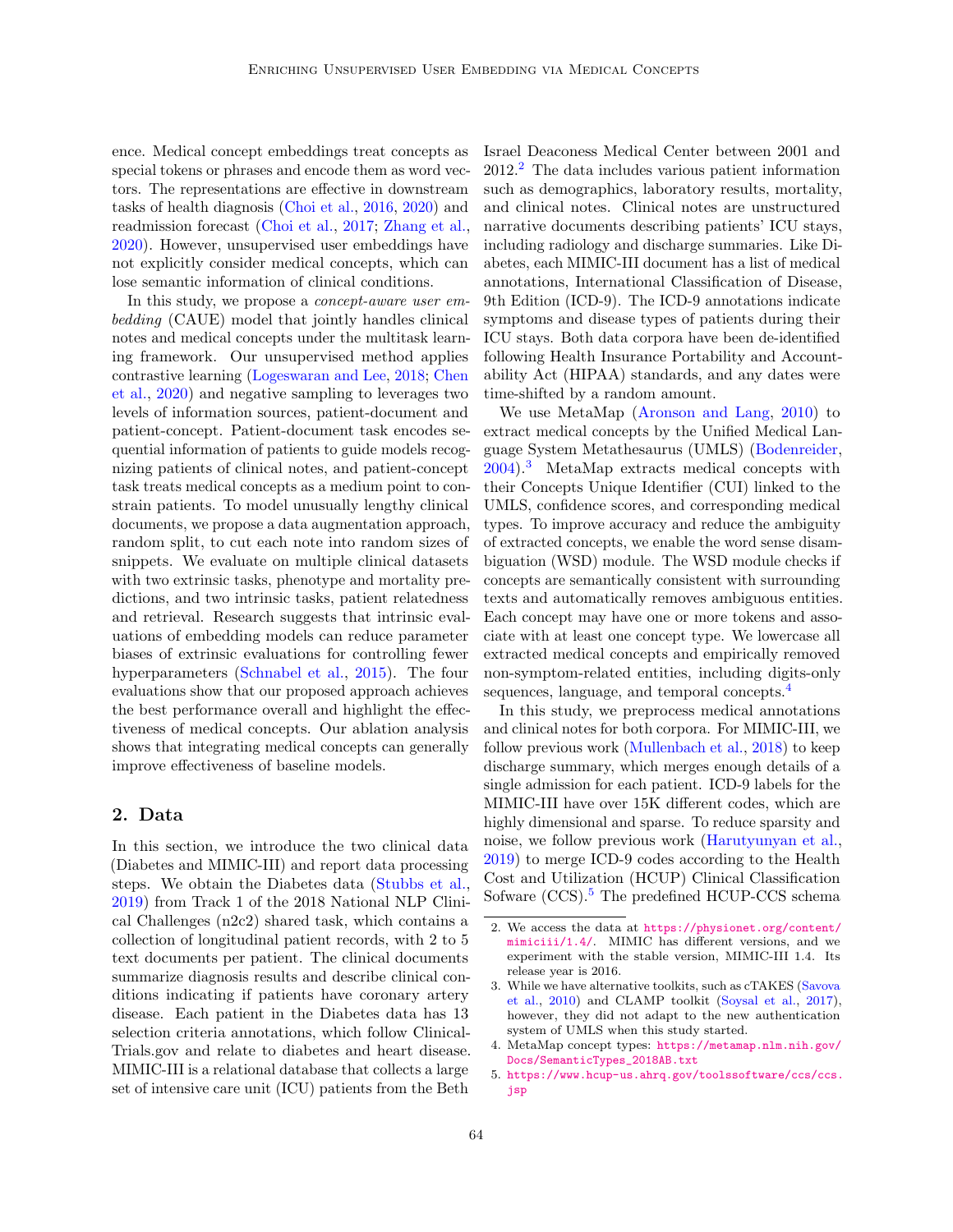| Dataset | Document Statistics |  |                                                                              | User Stats |  |  |  | Concept Stats                 |      |
|---------|---------------------|--|------------------------------------------------------------------------------|------------|--|--|--|-------------------------------|------|
|         |                     |  | $Doc$ Vocab Token-stats $\parallel$ User                                     |            |  |  |  | Age F U-label    Concept Type |      |
|         |                     |  | Diabetes    1265 34592 2426, 483, 42    288 63.13 0.45 10                    |            |  |  |  | 68938                         | - 89 |
|         |                     |  | MIMIC-III    54888 390237 7522, 1263, 50    48807 62.47 0.44 276    10761211 |            |  |  |  |                               | - 94 |

<span id="page-2-1"></span>Table 1: Data summary of Diabetes and MIMIC-III by documents, patients, and concepts. The "Token-stats" includes maximum, median and minimum lengths of processed clinical notes. We present values of patient count (User), averaged age (Age), gender ratio of female (F) and male (M), number of unique labels (U-label), number of concepts (Concept), and number of unique concept types (Type).

clusters ICD-9 procedure, billing, and diagnostic codes into mutually exclusive, largely homogeneous disease categories. We follow previous work [\(Harutyunyan](#page-11-2) [et al.,](#page-11-2) [2019\)](#page-11-2) to drop any patients who are younger than 18 years old. Two domain experts annotated each patient from the Diabetes data by 13 different clinical criteria. We empirically drop three of them because their inter-rater agreements are fewer than 0.5.[6](#page-2-0) We apply the same preprocessing steps for clinical notes. Each patient associates with one or more notes and their medical annotations. The temporal shift is an attribute of the in-hospital records, MIMIC-III. To reduce temporal impacts and noises, we isolate a patient's records per visit as a separate patient. For each note, we lowercase all tokens, tokenize sequences by NLTK [\(Bird and Loper,](#page-10-9) [2004\)](#page-10-9), remove person and hospital names, replace numbers and dates with placeholders ([NUM] and [DATE]), and remove repeated punctuation. We empirically drop any notes with less than 40 tokens.

We summarize data statistics in Table [1.](#page-2-1) MIMIC-III shows more varied statistics of clinical notes than the Diabetes dataset. For example, the range of token counts for MIMIC-III data is broader than Diabetes (50 to 7522 vs. 42 to 2426), and MIMIC-III has a larger vocabulary. Both datasets have approximately similar demographic distributions of age and gender. MIMIC-III data has more complex clinical annotations, while Diabetes data has a maximum of 10 labels for each patient. Comparing to health data from social media, such as Twitter, the clinical corpora have more senior user groups and more variations in documents, patients, and annotation information. For example, while the Twitter suicide users [\(Amir et al.,](#page-9-0) [2017\)](#page-9-0) only has binary labels, MIMIC-III data has 276 unique phenotypes.

### 2.1. Privacy and Ethical Considerations

We do not release any clinical data associate with patient identities due to privacy and ethical considerations. Instead, we have released our code and provided detailed instructions to replicate our analysis and experiments. To protect user privacy, we have followed corresponding data agreements to ensure the proper data usage and experimented with de-identified data. Our experiments do not store any patient data and only use available text documents for research demonstrations. Except, our experiments use anonymized patient ID and clinical notes for training and evaluating user embeddings.

## 3. Concept-Aware User Embedding  $(CAUE)$

In this section, we propose an unsupervised conceptaware user embedding (CAUE) that jointly models clinical notes and medical concepts under a multitask learning framework. Methods [\(Si et al.,](#page-13-6) [2020\)](#page-13-6) to train unsupervised user embedding from clinical notes primarily focus on bag-of-words features without explicitly capturing semantic information of medical concepts. [\(Steinberg et al.,](#page-13-7) [2021\)](#page-13-7) utilizes medical codes of clinical records as input features to derive patient representations sequentially, while our focus is to model sequential language features, clinical notes. [\(Dligach](#page-11-5) [and Miller,](#page-11-5) [2018\)](#page-11-5) obtains user embeddings by training a supervised classifier using concept embeddings. However, our approach jointly models document and concept embeddings in an unsupervised manner. We propose two joint tasks: modeling language sequential dependency by neural document encoders (task 1: patient-document) and leveraging connections between medical concepts and patients (task 2: patientconcept). We present the model architecture and learning process in Figure [1.](#page-3-0)

<span id="page-2-0"></span><sup>6.</sup> The agreement rate of ENGLISH, MAKES-DECISIONS, and KETO-1YR are 0.46, 0.31, -0.1, respectively. Note that the main reason that causes a negative agreement score of KETO-1YR is the skewed distributions of annotations.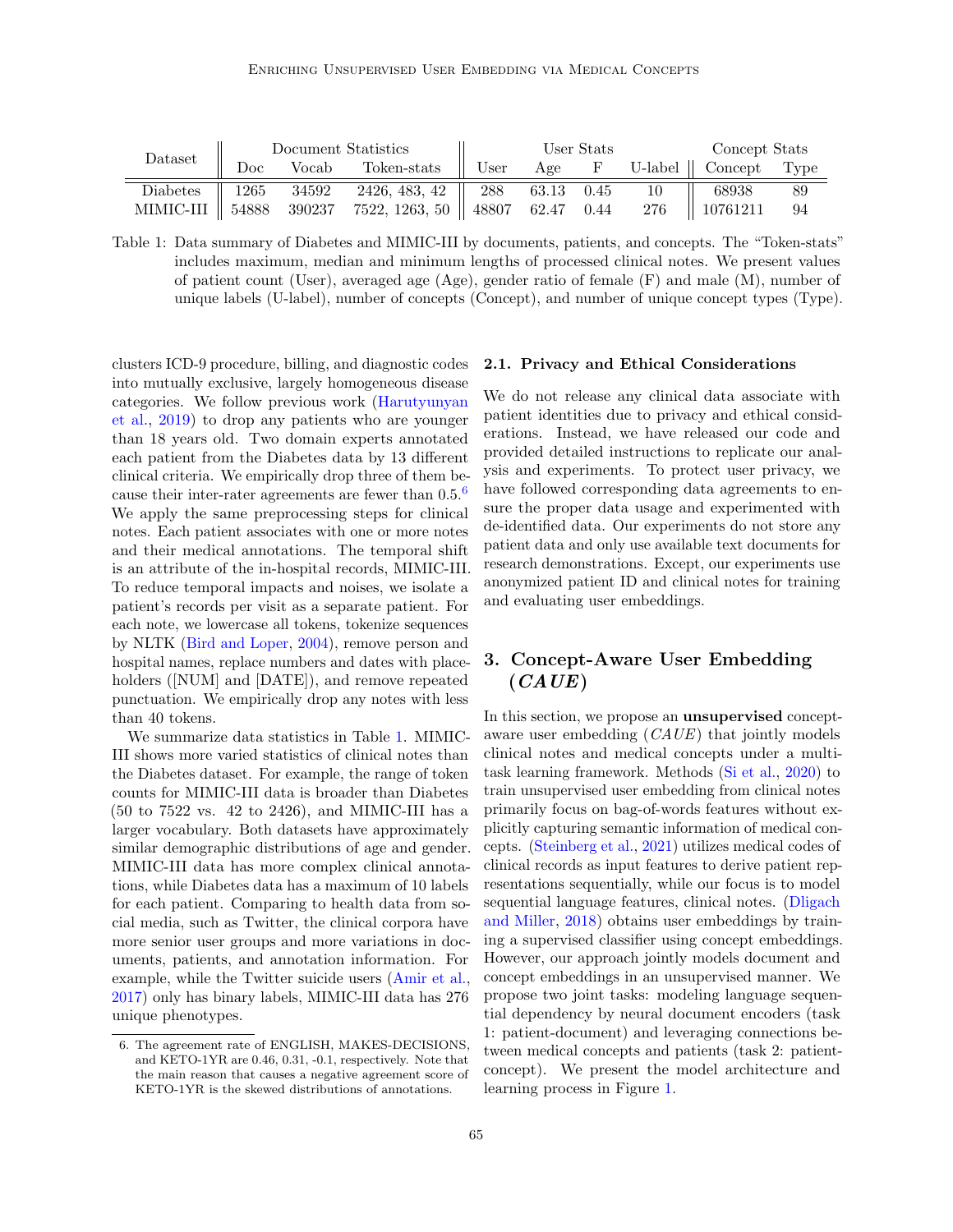

<span id="page-3-0"></span>Figure 1: CAUE illustrations. All tasks center with the the patient, u. The arrows and their colors refer to the input directions and sources respectively. The  $\bigodot$  is a similarity measurement.

### 3.1. Task 1: Patient-Document

The first task is to enforce models to understand contextual and sequential information of clinical notes so that models can summarize patients. Instead of training individual tokens, this task aims to model connections between users with documents. Given U be the list of patients,  $D_u$  be a list of clinical notes that describe the patient u, and we have  $u \in U$ , we can formalize our goal by maximizing the conditional probability of  $P(D_u|u)$ . Let  $d_{u,i}$  as a clinical document (index as  $i$ ) that describes the patient  $u$  clinical information, and each clinical note is independent with other notes in the collection  $D_u$ , our user-document task aims to maximize the following probability:

$$
P(D_u|u) = \sum_{i=1}^{|D_u|} log P(d_{u,i}|u)
$$
 (1)

To maximize the probability, we convert the task to a prediction task. Given a user, a model predicts a probabilistic distribution of a user vector over the patient's clinical notes so that the clinical note summarizes its target patient.

Considering the large size of the patients and clinical notes, we approximate our optimization objectives by the negative sampling and contrastive learning. The negative sampling is to randomly choose different documents from the existing corpus besides the target clinical document. The contrastive learning [\(Logeswaran and Lee,](#page-12-2) [2018;](#page-12-2) [Chen et al.,](#page-10-6) [2020\)](#page-10-6) is to predict if a sampled document or sentence is a context of the target. Previous study [\(Logeswaran](#page-12-2) [and Lee,](#page-12-2) [2018\)](#page-12-2) predicts the context sentence from several sampled or generated counterfactuals, which are stylistically similar to the context sentence but express different meanings. In this study, we treat patients as our target and clinical documents as context so that learning process will align patient representations toward their correct context, clinical documents. To generate counterfactuals, we choose two types of information: document and token. For the document level, we sample 3 snippets as counterfactuals by randomly choosing documents from the other patients. For the token level, we randomly replace tokens in the original document, where the sampling tokens are the vocabulary of each corpus. Instead of predicting each clinical document over all patients, the negative sampling enables model predictions over a few samples. This converts our prediction task into predicting if our model can identify if a text document describes the target patient or not. Let  $V$  as embeddings for documents, users and concepts, we can derive a document vector  $v(d)$  for the document  $d_u$ , a user vector  $v(u)$  for the patient u, and a concept vector  $v(c)$  for the concept  $c$ . Then we can treat the task as a binary classification problem and minimize loss values by the binary cross-entropy:

$$
\mathcal{L}(u,d) = -log(\sigma(v(u) \cdot v(d_u))) - log(1 - \sigma(v(u) \cdot v(d_{\tilde{u}})))
$$
\n(2)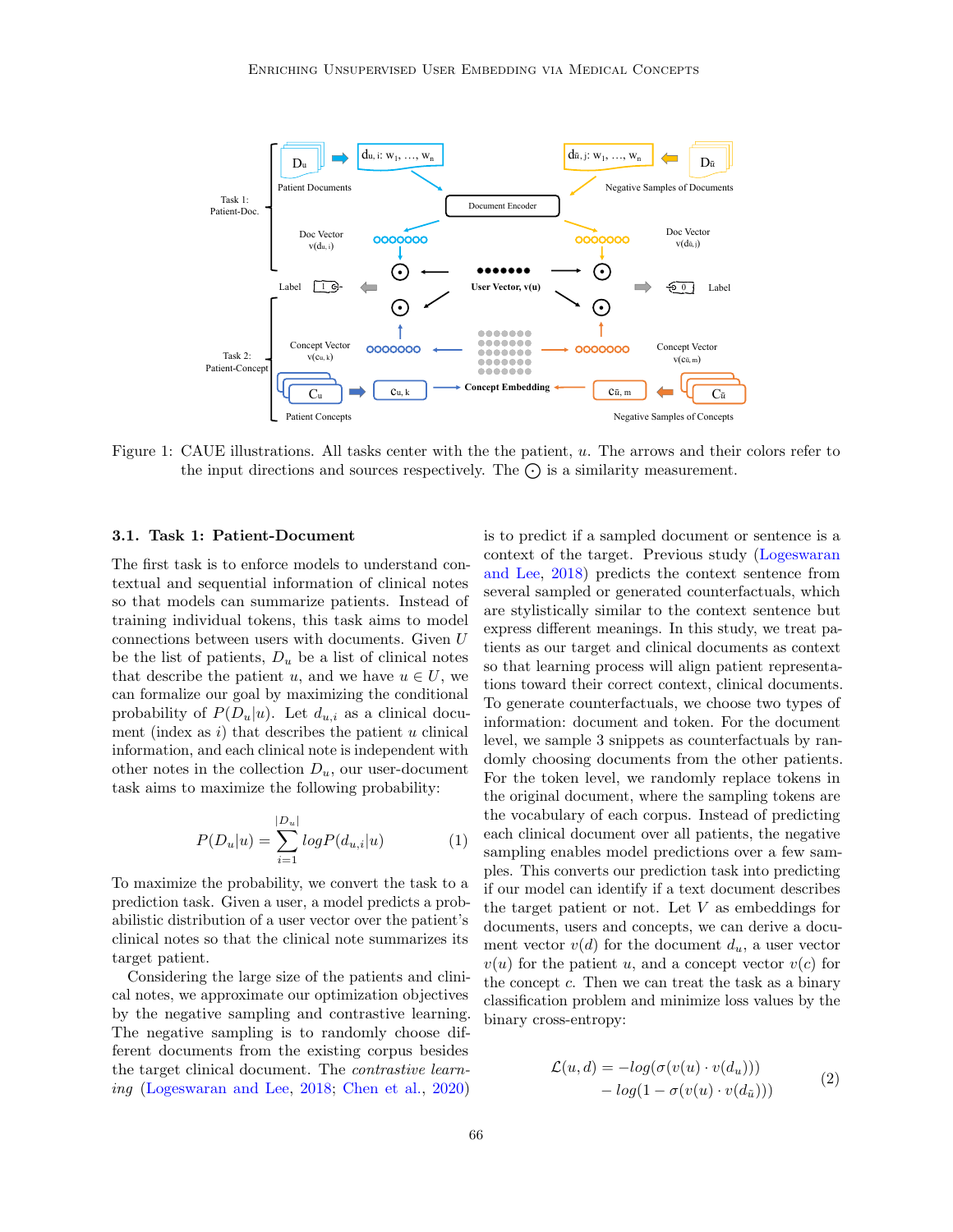where  $\sigma$  is a non-linear function and  $d_{\tilde{u}}$  refers to noise documents. We use the sigmoid function as our non-linear function to normalize values of the dot production. The binary classification task will predict if a sampled clinical document describes correctly the target user, where one means correct match and 0 means incorrect descriptions.

We utilize a document encoder to derive document vectors  $v(d)$  to learn language dependency across sequential tokens. Let a document d has a sequence of words,  $d = \{w_1, w_2, ..., w_n\}$ . Then we can derive document vectors by  $v(d) = f_d(v(w_1), ..., v(w_n))$ , where  $f_d$  is the document encoder and  $v(w)$  is a word vector. Finally, our document encoder can learn sequential information of each clinical note into a unified vector,  $v(d).$ 

#### 3.2. Long Text Modeling via Random Split

The clinical notes have a much longer document length (e.g, 7522 in our case) comparing to Twitter messages. Such a long sequence prevents effectively training neural models and fitting GPU memory because of sequence length limits. For example, the BERT [\(Devlin](#page-10-10) [et al.,](#page-10-10) [2019\)](#page-10-10) has a limitation of 512 tokens. We solve the problem by splitting each document longer than a length limit into multiple snippets with a random size, which is between 200 and 512 tokens. This simulates clinical settings in real-world that physicians can recognize their patients with partial symptom descriptions.

#### 3.3. Task 2: Patient-Concept

The second task is to *enrich* user representations by extracted concepts from clinical notes. On the one hand, concepts are identities of users if the concepts co-occur with the users. On the other hand, concept entities can connect users who share similar medical symptoms and separate users who do not share similar information. Given that  $C_u$  be a list of extracted medical concepts from the patient's clinical notes and we have  $c \in C$ , following task 1, we can formalize our goal as maximizing the conditional probability of  $P(C_u|u)$ . Let  $c_{u,k}$  as a medical concept (index as k) that occurs in the clinical notes of the patient  $u$ , our patient-document task aims to maximize the following probability:

$$
P(C_u|u) = \sum_{k=1}^{|C_u|} log P(c_{u,k}|u)
$$
 (3)

To reduce computational complexity, we employ negative sampling to approximate our task goal. The negative sampling can help us convert the task to a binary prediction task that checks if a sampled concept exists in the patient's clinical notes. If a sampled concept exists in the target patient's clinical notes, the label is 1; otherwise, the prediction label is 0. The classification problem minimizes loss values by the binary cross-entropy:

$$
\mathcal{L}(u, c) = -log(\sigma(v(u) \cdot v(c_u))) - log(1 - \sigma(v(u) \cdot v(c_{\tilde{u}})))
$$
\n(4)

where  $c_{\tilde{u}}$  refers to negative samples of noise documents. Following the task 1, we use the sigmoid function as our non-linear function to normalize values of the dot production. For each concept, we sample another 3 noise concept sets which do not co-occur with the target patient.

#### 3.4. Joint Learning

We optimize user embeddings by patient-document, patient-concept, and masked language modeling (mlm) tasks in parallel. The joint tasks can incorporate document and concept information into user representations. For the mlm, we follow pre-training tasks of the BERT [\(Devlin et al.,](#page-10-10) [2019\)](#page-10-10) to randomly masked out 15% tokens only if the CAUE models are using the BERT as neural feature extractors. We sum the total loss value by:

$$
\mathcal{L} = \lambda \mathcal{L}(u, c) + (1 - \lambda) \mathcal{L}(u, d) + \alpha \mathcal{L}_{mlm}
$$
 (5)

where  $\lambda$  and  $\alpha$  are weight factors to balance different tasks. We empirically set  $\lambda$  as 0.3 and  $\alpha$  as 0.03.

#### <span id="page-4-0"></span>4. Experiments

In this section, we present experimental settings of our approach and baselines. To keep consistency, we fix embedding dimensions as 300 for user and concept embeddings. We include more implementation details in our appendix.

#### 4.1. CAUE Settings

We treat neural models as feature extractors and experiment with two types of neural document encoders, Gated Recurrent Unit (GRU) [\(Cho et al.,](#page-10-11) [2014\)](#page-10-11) and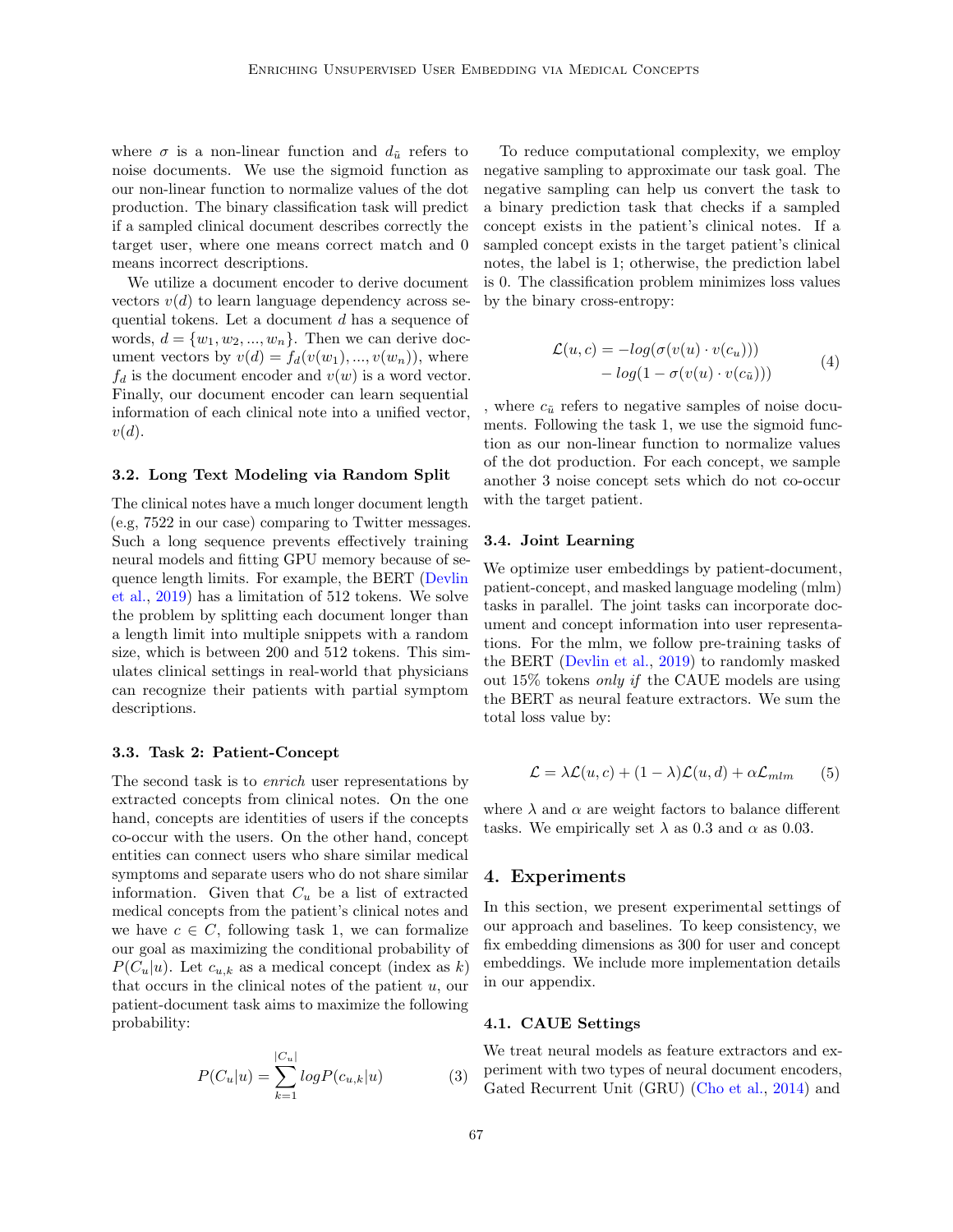| Models       |                  | Phenotype Prediction | Mortality | Patient Relatedness |           | Retrieval       |           |
|--------------|------------------|----------------------|-----------|---------------------|-----------|-----------------|-----------|
|              | <b>Diabetes</b>  | MIMIC-III            | MIMIC-III | <b>Diabetes</b>     | MIMIC-III | <b>Diabetes</b> | MIMIC-III |
|              | <b>Baselines</b> |                      |           |                     |           |                 |           |
| word2user    | 0.574            | 0.321                | 0.861     | 0.530               | 0.809     | 0.374           | 0.065     |
| $doc2$ user  | 0.288            | 0.235                | 0.425     | 0.573               | 0.253     | 0.344           | 0.132     |
| $dp2$ user   | 0.416            | 0.315                | 0.868     | 0.542               | 0.829     | 0.318           | 0.113     |
| suisil2user  | 0.413            | 0.274                | 0.424     | 0.542               | 0.830     | 0.313           | 0.132     |
| usr2vec      | 0.556            | 0.158                | 0.423     | 0.355               | 0.252     | 0.349           | 0.137     |
| siamese2user | 0.590            | 0.253                | 0.750     | 0.410               | 0.218     | 0.360           | 0.116     |
| Ours         |                  |                      |           |                     |           |                 |           |
| CAUE-GRU     | 0.635            | 0.369                | 0.817     | 0.292               | 0.205     | 0.386           | 0.139     |
| CAUE-BERT    | 0.593            | 0.339                | 0.792     | 0.337               | 0.235     | 0.396           | 0.142     |

<span id="page-5-0"></span>Table 2: Two types of performance evaluations: supervised (phenotype and mortality classification) and unsupervised (patient relatedness and retrieval). For the patient relatedness, lower scores are better.

BERT [\(Devlin et al.,](#page-10-10) [2019\)](#page-10-10). We denote the two types of encoders as CAUE-GRU and CAUE-BERT in the following. Each type of encoder reads through sequential tokens and generates document representations. We set maximum epochs as 15, batch size as 16, and vocabulary size as 15,000 for both token and concept.

CAUE-GRU utilizes one GRU layer to encode each document. To incorporate more contextual information, we employ a bi-directional GRU layer. Its output is a concatenation of bi-directional hidden vectors. We set the dimension of the GRU layer as 300 and apply a dropout with 0.2 on outputs of the GRU layer. We use a pre-trained word embedding [\(Zhang et al.,](#page-14-1) [2019\)](#page-14-1) to encode tokens into vectors. The embedding was pre-trained on PubMed and MIMIC-III corpora. While extensive research methods have explored how to train concept embeddings [\(Choi et al.,](#page-10-0) [2016;](#page-10-0) [Zhang](#page-14-0) [et al.,](#page-14-0) [2020\)](#page-14-0), our study uses the concepts as mediums to learn hidden patterns to better separate patients. We induce an initial concept embedding for (multitoken) concepts by averaging constituent word vectors. We optimize the model using RMSprop [\(Hinton et al.,](#page-11-6) [2012\)](#page-11-6) with a learning rate  $1e - 4$ .

CAUE-BERT encodes document into fixed-length vectors via BERT [\(Devlin et al.,](#page-10-10) [2019\)](#page-10-10). The BERT model encodes each document by a hierarchical transformer [\(Vaswani et al.,](#page-13-8) [2017\)](#page-13-8) layers. We add a fully connected layer on top of the encoded [CLS] token from the last layer of the BERT model to map 768 dimensional vectors into 300 dimensions. To get document vectors, we pad input documents into a fixedlength, which is a hyperparameter. As initializing the concept embedding with other pre-trained embeddings does not align with the BERT in the vector space, we treat concepts as short sentences and utilize the BERT model to obtain concept embeddings. We experimented with multiple pre-trained BERT models [\(Peng et al.,](#page-12-5) [2019;](#page-12-5) [Alsentzer et al.,](#page-9-1) [2019;](#page-9-1) [Lee](#page-11-7) [et al.,](#page-11-7) [2019\)](#page-11-7). However, we did not find significant improvements with the different choices. We adopt AdaW [\(Loshchilov and Hutter,](#page-12-6) [2019\)](#page-12-6) to optimize model parameters with a learning rate of  $3e - 5$ . We pad documents with less than 512 tokens to ensure every input document has an equal size.

### 4.2. Baselines

In this study, we compare our approach with six unsupervised user embeddings. To keep fair comparison, we keep the same embedding dimensions, run experiments with three times, and average model performances. We use the same pre-trained embeddings [\(Zhang et al.,](#page-14-1) [2019;](#page-14-1) [Alsentzer et al.,](#page-9-1) [2019\)](#page-9-1) throughout the baselines.

word2user represents users by averaging over aggregated word representations [\(Benton et al.,](#page-10-12) [2016\)](#page-10-12). We calculate a user representation by averaging embeddings of all tokens in the clinical notes of each patient. We use the pre-trained word embedding [\(Zhang et al.,](#page-14-1) [2019\)](#page-14-1) to encode tokens.

doc2user applies paragraph2vec [\(Le and Mikolov,](#page-11-3) [2014\)](#page-11-3) to obtain user vectors. We implemented the User-D-DBOW model, which achieved the best performance in the previous work [\(Ding et al.,](#page-11-8) [2018\)](#page-11-8). The model trains the paragraph2vec for 10 epochs and left other parameters with default values in the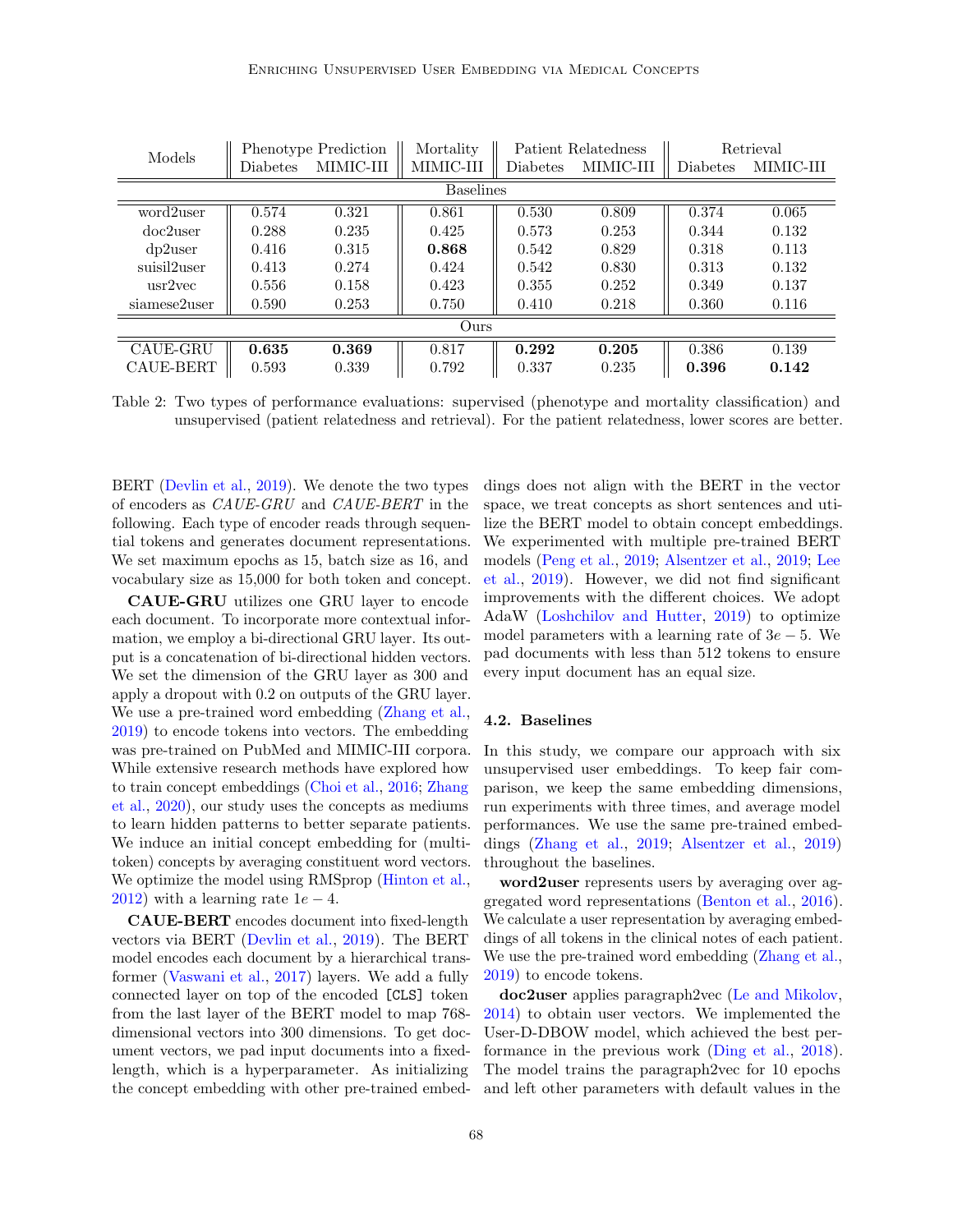Gensim [\(Rehurek and Sojka,](#page-12-7) [2010\)](#page-12-7). We append clinical documents of each patient as a single document. Then the User-D-DBOW model can derive a single user vector from the aggregated document.

suisil2user combines the doc2user with medical concepts to obtain patient vectors [\(Sushil et al.,](#page-13-3) [2018\)](#page-13-3). We reuse doc2vec to derive document features and follow the previous work to extract concept features. We first derive TF-IDF weighted scores of medical concepts for each patient and train an autoencoder to reduce the dimensions of concept features. The autoencoder learns user embeddings by compressing features inputs into intermediate embeddings and reconstructing them back feature inputs. Following the previous work, we set the sigmoid as the default activation function. We add a 0.05 noise rate and train the autoencoder for ten epochs. The document vectors concatenate with dimension-reduced concept vectors to generate patient representations.

dp2user generates patient representations by applying an autoencoder on extracted topic features [\(Miotto et al.,](#page-12-8) [2016\)](#page-12-8). We train Latent Dirichlet Allocation (LDA) [\(Blei et al.,](#page-10-4) [2003\)](#page-10-4) on the patient level and apply the LDA on clinical notes to derive topic features. We set the number of topics as 300, train the model for 10 epochs, and leave the rest of the parameters as their default values in Gensim [\(Rehurek](#page-12-7) [and Sojka,](#page-12-7) [2010\)](#page-12-7). We train a four-layer autoencoder with a noise score of 0.05 to reduce dimensions of topic features.

usr2vec trains user embeddings by predicting if users authored sampled tokens [\(Amir et al.,](#page-9-0) [2017\)](#page-9-0). The predictive goal is to measure if sampled words co-occur with a patient in clinical notes in terms of clinical notes. To make a fair comparison, instead of randomly initializing word embeddings from scratch, we initialized embedding weights as the same pretrained embeddings [\(Zhang et al.,](#page-14-1) [2019\)](#page-14-1) in our approach. We train the model for 10 epochs, set the number of negative samples as three.

siamese2user utilizes a Siamese [\(Mueller and](#page-12-9) [Thyagarajan,](#page-12-9) [2016\)](#page-12-9) recurrent architecture [\(Huang](#page-11-9) [et al.,](#page-11-9) [2021\)](#page-11-9) that learns patient representations on the document level. The Siamese model measures similarities between two sentences. We encode each clinical note via a bidirectional GRU, which is beyond the token-level usr2vec. For the patient, we apply a feed-forward network on the patient vectors and optimize the model by distances between document and patient vectors.

### 4.3. Extrinsic 1: Phenotype prediction

We train classifiers with user embeddings as input features to infer phenotype (ICD-9 codes). Each patient has an encoded set, a one-hot vector, which is a length of the unique labels. The task is to evaluate how accurately a classifier can predict the clinical labels of each patient. We use the embedding to encode patients and feed patient vectors to the logistic regression (LR) classifier for each user embedding. We optimize the LR classifier by Adam [\(Kingma and Ba,](#page-11-10) [2014\)](#page-11-10) and L2-regularization. We set the learning rate as 0.001 and the regularization score as 0.01. We use 5-fold cross-validation to evaluate classification performance. Each fold splits the Diabetes and MIMIC-III data based on their patient counts by 80% as a training set and 20% as a test set. Finally, we report mean average precision (MAP) for model evaluation.

We present our classification results in Table [2.](#page-5-0) Comparing to the baselines, LR classifiers trained by our proposed approach (CAUE-GRU) achieve the best performance across the two datasets. The results highlight that our method can capture patient variations and augment phenotype inference via the joint optimization tasks. The only difference between the siamese2user and usr2vec methods is whether it is on document level. We can find that siamese2user outperforms usr2vec, which indicates that learning unsupervised user embedding can benefit from sequential dependency beyond individual tokens.

### 4.4. Extrinsic 2: In-hospital mortality prediction

In-hospital mortality is a binary classification task to predict if patients died during in-hospital stay based on the first 48 hours of an ICU stay. We follow the benchmark [\(Harutyunyan et al.,](#page-11-2) [2019\)](#page-11-2) to generate inpatient mortality labels. The mortality annotations are only available for the MIMIC-III dataset. We use 5-folds cross-validation to train LR classifiers and F1-score (macro) to evaluate the performance of mortality prediction as for the macro is less sensitive to imbalanced mortality labels.

We present mortality prediction results in Table [2.](#page-5-0) Our approach generally performs well among baselines. We can find that our close work usr2vec performs worse than siamese2user. Training mechanisms of usr2vec is the poor performance on both classification tasks. The usr2vec predicts relations between words and users on Twitter messages, which have much shorter documents. The negative sampling space will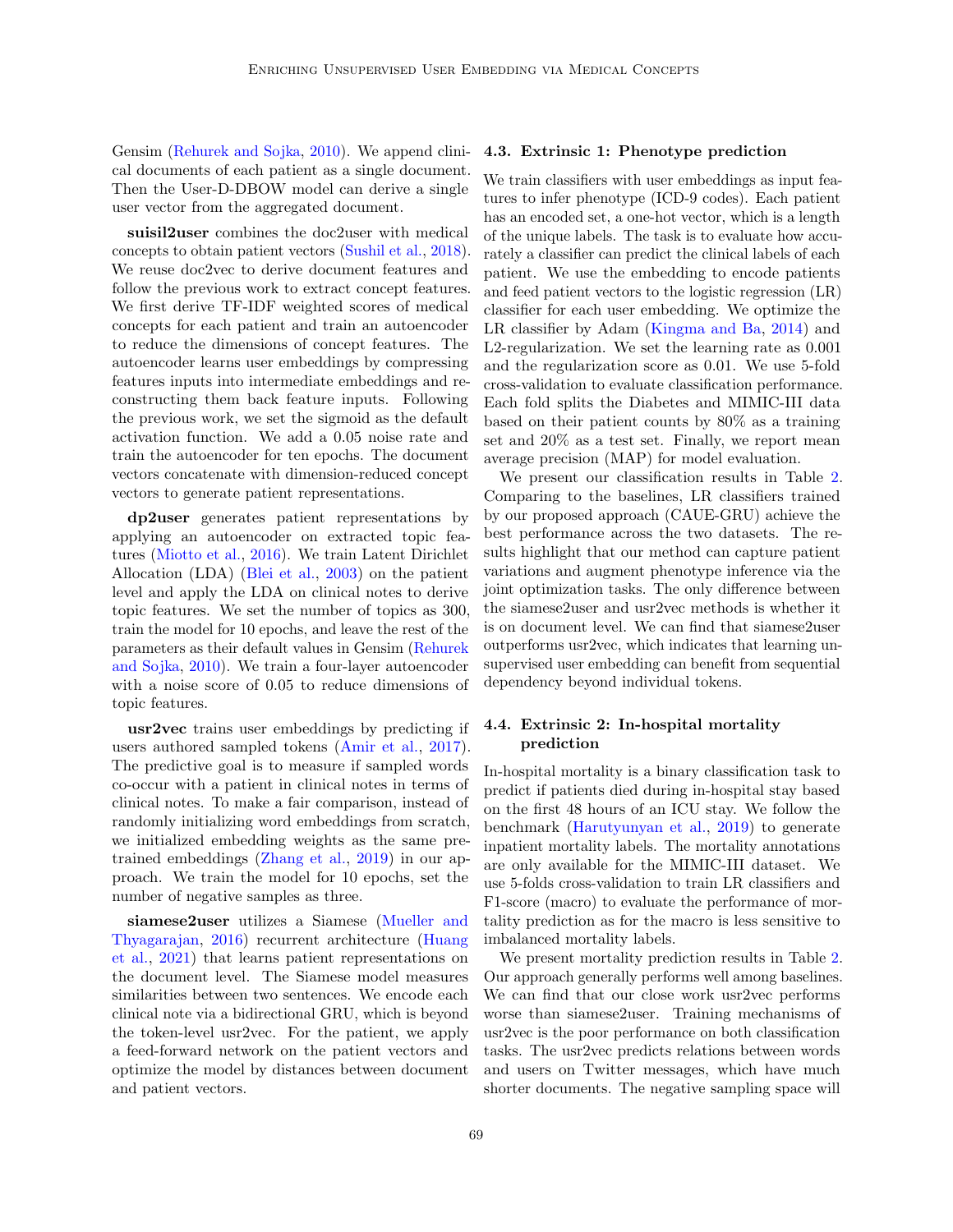be too sparse to find strong patterns that separate patients. This highlights the unique challenge to derive unsupervised user embeddings on clinical settings.

#### 4.5. Intrinsic 3: patient relatedness

The patient relatedness task is to measure semantic relation or similarity between patients. Data to evaluate relatedness originates from lexical semantics. SimLex-999 [\(Hill et al.,](#page-11-11) [2015\)](#page-11-11) provides a list of word pairs with similarity scores from human annotators. SimLex-999 checks if similarities of word vectors are close to human perceptions. Inspired by this, we utilize an intrinsic evaluation that measures the quality of user embeddings by patient relatedness. However, unlike word embedding evaluation, there is no human judgement for patient-level similarities. Therefore, we adapt medical codes to measure patient similarities. The patient relatedness assumes that the similarity between every two patients should be proportional to the similarity of their clinical labels:

$$
Similarity(u_1, u_2) \propto Similarity(l_1, l_2)
$$
 (6)

, where  $u1 \in U$ ,  $u2 \in U$ ,  $l_1$  and  $l_2$  are patients' corresponding phenotype labels. We use user embeddings to encode patients into vectors and encode the labels into one-hot vectors. The dimension of each label vector is the number of unique clinical labels. For example,  $l_1$  in MIMIC-III data has 276 dimensions, corresponding to number of unique phenotype labels in Table [1.](#page-2-1) We use cosine similarity to measure patient relatedness between vectors. Mean Squared Error (MSE) is to measure differences between a pair of patients and a pair of label vectors:

$$
MSE = \frac{1}{|U|} \sum_{i=1}^{|U|} (Sim(l_1, l_2) - Sim(u_1, u_2))^2
$$
 (7)

We present our evaluation results of patient relatedness in Table [2.](#page-5-0) Overall our concept-aware user embedding (CAUE-GRU) achieves the best performance over baselines. While the suisil2user achieves better performance than the doc2user on Diabetes, it fails on the MIMIC-III. Furthermore, our approach yields good performance on the two datasets. The result can highlight that how to encode concept features into user embeddings are critical for improving model robustness.

#### 4.6. Intrinsic 4: patient retrieval

The retrieval task is to treat each patient as a "query" and measure relations between the query and its retrieved top ranks. We find the top 10 most similar patients for a query patient by calculating cosine similarities between the query patient vector and other patient vectors. To measure the effectiveness of user embeddings, we need to examine the quality of topranking returns. Intuitively, the top returns should share similar clinical conditions with the query patient. However, clinical labels of each patient can be more than the binary labels in previous work [\(Amir](#page-9-0) [et al.,](#page-9-0) [2017\)](#page-9-0) or in-hospital mortality. The query aims to find the best candidates so that similarities between the query and the other candidates should be close to 1. Therefore, we adapt jaccard coefficient to measure similarity between a query patient  $(u_1)$  and a retrieved patient  $(u_2)$  by their clinical labels:

$$
Jaccard(u_1, u_2) = \frac{|l_1 \cap l_2|}{|l_1 \cup l_2|} \tag{8}
$$

We choose ten top ranks and evaluate retrieved candidates by the average Jaccard coefficients. We present evaluation results of the retrieval task in Table [2.](#page-5-0) The CAUE-GRU outperforms baselines by a large margin. The result highlights that modeling language sequential information can be beneficial to learn patient clinical conditions for retrieval tasks. The CAUE outperforms the siamese2user, which does not incorporate concepts. Performance improvements show that incorporating medical concepts and leveraging document-level relations can significantly boost model performance.

#### 4.7. Effectiveness of Medical Concepts

We now investigate the effectiveness of medical concepts in more detail. While our approach uses neural concept embeddings, other baselines do not. Our main goal is to examine if medical concepts can generally improve the performance of user representations.

We update five baselines (word2user, doc2user, dp2user, usr2vec, and siamese2user) to incorporate concept information into training user embedding under the multitask learning framework. For the word2user, the model aggregates all tokens of concepts, average over the concept vectors, and combine both token and concept vectors to obtain new patient representations. For the doc2user, we treat groups of medical concepts as documents, build a paragraph2vec [\(Le and Mikolov,](#page-11-3) [2014\)](#page-11-3) model to convert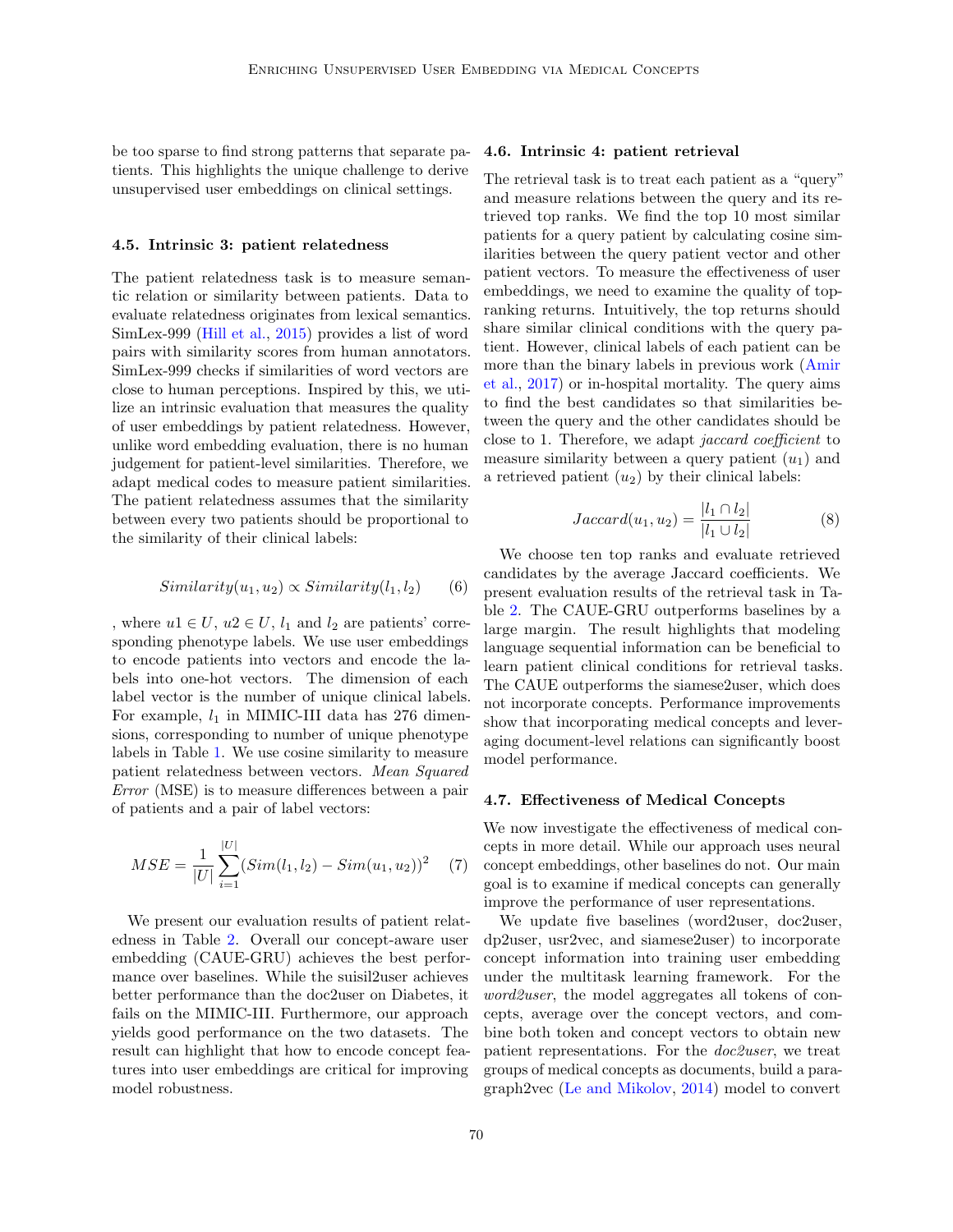|              |                      | Phenotype Prediction   | Mortality         |                   | Patient Relatedness | Retrieval             |                       |
|--------------|----------------------|------------------------|-------------------|-------------------|---------------------|-----------------------|-----------------------|
| $+$ Concept  | <b>Diabetes</b>      | MIMIC-III              | MIMIC-III         | <b>Diabetes</b>   | MIMIC-III           | Diabetes              | MIMIC-III             |
| word2user    | $+7.6\%$ (.044)      | $+40.4\%$ (.130)       | $+4.8\%$ (.041)   | $+3.4\%$ (-.018)  | $+1.2\%$ (-.010)    | $-0.5\%$ ( $-0.002$ ) | $+24.6\%$ (.016)      |
| $doc2$ user  | $-43.4\%$ ( $-125$ ) | $-32.3\%$ ( $-0.076$ ) | $+2.8\%$ (.012)   | $+1.1\%$ (-.006)  | $+0.8\%$ (-.02)     | $+6.1\%$ (.021)       | $-3.0\%$ ( $-0.004$ ) |
| $dp2$ user   | $+22.6\%$ (.094)     | $+52.1\%$ (.164)       | $+3.8\%$ (.033)   | $+2.0\%$ (-.011)  | $+24.9\%$ (-.207)   | $+17.6\%$ (.056)      | $+18.6\%$ (.021)      |
| usr2vec      | $+9.4\%$ (.052)      | $+249.0\%$ (.394)      | $+111.1\%$ (.470) | $+6.2\%$ (-.022)  | $-63.7\%$ $(.444)$  | $+9.5\%$ (.033)       | $-36.5\%$ ( $-050$ )  |
| siamese2user | $+7.6\%$ (.045)      | $+45.8\%$ (.116)       | $+45.8\%$ (.116)  | $+28.7\%$ (-.118) | $+6.0\%$ (-.013)    | $+7.2\%$ (.026)       | $+19.8\%$ (.023)      |
| Average      | $+.8\%$ (.013)       | $+61.84$ (.146)        | $+33.66\%$ (.134) | $+8.28\%$ (-.035) | $-6.16\%$ (.194)    | $+8.0\%$ (.027)       | $+4.7$ (.001)         |
| Median       | $+9.4\%$ (.052)      | $+45.8\%$ (.116)       | $+4.8\%$ (.041)   | $+3.4\%$ (-.018)  | $+1.2\%$ (-.010)    | $+7.2\%$ (.026)       | $+18.6\%$ (.021)      |

<span id="page-8-0"></span>Table 3: Performance gains of user embedding models combining with medical concepts (+Concept) comparing to standard non-concept information. We report percentage increases with absolute value increases in brackets after incorporating medical concepts. For patient relatedness, because lower is better, a negative value within brackets means a performance gain.

concepts into vectors, and concatenate both tokens with the new concept vectors. For the  $dp\ell user$ , we build a second topic model on medical concepts besides the first topic model over tokens. We then derive concept vectors by the second topic model and train an autoencoder to reduce dimensions of the concepttopic features. Finally, we combine the compressed concept and token vectors from the two separated autoencoders. For the *siamese2user*, we build a second prediction task to compare distances between user and concept embeddings. For the usr2vec, we create two joint predictions, user-token and user-concept predictions. Both prediction tasks follow the negative sampling process to learn user embeddings. Next, we initialize concept embeddings by averaging vectors of tokens within each concept, which gets token vectors from the pre-trained word embedding [\(Zhang et al.,](#page-14-1) [2019\)](#page-14-1).

Table [3](#page-8-0) shows the percentage improvement and absolute value increases in brackets across four evaluation tasks when incorporating medical concepts compared to baselines without explicitly leveraging medical concepts. Overall, medical concepts generally augment the performance of user embeddings with an average absolute improvement of 5.93% on Diabetes and 23.51% on MIMIC-III respectively. The medical concepts appear to be particularly important for CAUE, improving performance on all four evaluation tasks with an average increase in performance up to 20.3%. Our close work usr2vec gains a significant improvement with an average of 40.7%. Comparing the different methods for incorporating medical concepts, on the one hand, our proposed CAUE-GRU works the best on average overall; on the other hand, joint learning of concepts and clinical notes can generally improve effectiveness of the baselines.

### 5. Related Work

In this work, we focus on learning user embeddings from clinical notes, while some studies [\(Lei et al.,](#page-11-4) [2018;](#page-11-4) [Wang et al.,](#page-13-2) [2019;](#page-13-2) [Yin et al.,](#page-14-2) [2019;](#page-14-2) [Steinberg](#page-13-7) [et al.,](#page-13-7) [2021\)](#page-13-7) learn patient representations from tabular data. [Yin et al.](#page-14-2) applies tensor factorization to learn patient representations from tabular data, including diagnosis codes and laboratory tests. However, learning user embeddings from clinical notes is our focus in this study, and clinical notes are noisy and unstructured data. Several studies have proposed supervised user embeddings for clinical notes [\(Wu et al.,](#page-14-3) [2020;](#page-14-3) [Si](#page-13-9) [and Roberts,](#page-13-9) [2019\)](#page-13-9). [Dligach and Miller](#page-11-5) learn patient vectors by feed-forward neural networks on concept embeddings. The model averages concept vectors for each patient and predicts ICD-9 codes [\(Dligach and](#page-11-5) [Miller,](#page-11-5) [2018\)](#page-11-5). [Si and Roberts](#page-13-1) presents a hierarchical recurrent neural network to train embeddings for patients. The method trains a model on MIMIC-III with phenotype annotations and applies the pre-trained model on other tasks [\(Si and Roberts,](#page-13-1) [2020\)](#page-13-1). However, unsupervised user embeddings do not have medical annotations to learn hidden structures of patients. Autoencoder is an encoder-decode neural network that takes patient features as inputs, compresses the features into fixed-length vectors, and reconstructs the vectors back to its input features [\(Miotto et al.,](#page-12-8) [2016;](#page-12-8) [Sushil et al.,](#page-13-3) [2018\)](#page-13-3). However, the autoencoder-based approaches require well-designed feature sets, and the dimension ratio between input features and user embeddings may reduce training effectiveness. Our study fills the gap by proposing an unsupervised user embedding under a multitask framework that enforces models to recognize patients of clinical notes. The approach does not require any human supervision and can learn user embeddings in an end-to-end style.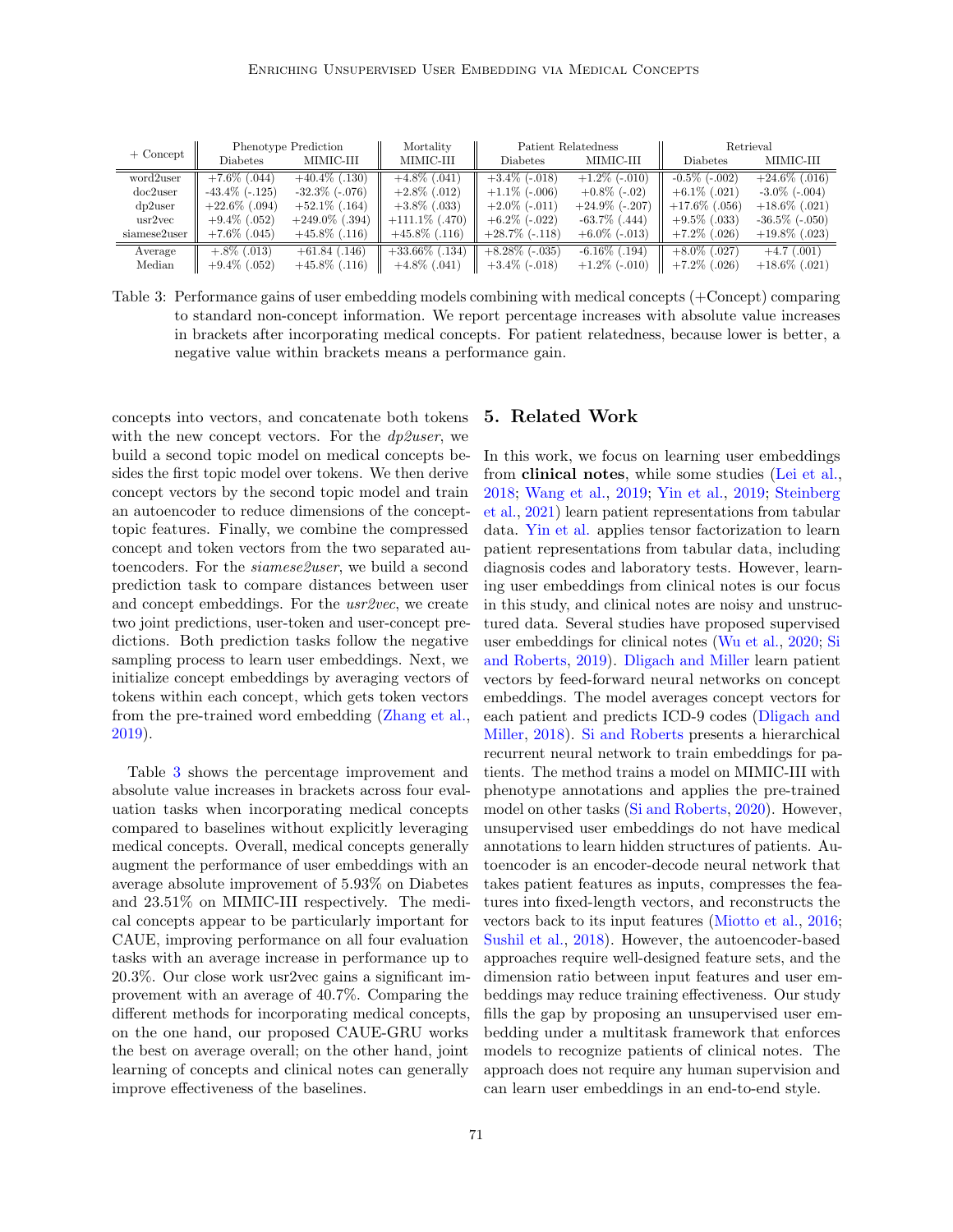Concept embeddings aim to learn vector representations for medical concepts. Research treats medical concepts as tokens or phrases and encodes them into vectors by contextualized word embeddings [\(Zhang et al.,](#page-14-0) [2020\)](#page-14-0), medical ontology [\(Song](#page-13-10) [et al.,](#page-13-10) [2019\)](#page-13-10) and graphical neural networks [\(Choi et al.,](#page-10-0) [2016,](#page-10-0) [2020\)](#page-10-5). However, few studies have incorporate medical concepts into learning patient representations under unsupervised settings. Our study jointly leverages clinical notes and medical concepts to learn user embeddings for patients. While our study does not focus on concept embeddings, we utilize the concept embeddings to enrich patient representations. Recent studies utilized concepts in multimodal machine learning to align embedding spaces between vision and language [\(Zhang et al.,](#page-14-4) [2021\)](#page-14-4). Our study utilizes concepts as additional constraints that balance semantic relations between patient, clinical text descriptions, and medical concepts.

Multitask learning simultaneously trains a model with multiple tasks. For example, [Si and Roberts](#page-13-9) optimize patient representations by two supervised tasks, mortality and length of stay predictions [\(Si](#page-13-9) [and Roberts,](#page-13-9) [2019\)](#page-13-9). However, this study handles a triangle relation across patient, clinical notes, and medical concepts. We define the relation predictions as tasks to joint optimize patient representations instead of the downstream tasks. Our approach trains user embeddings from multiple sources and uses medical concepts to enrich patient representations. While studies [\(Miotto et al.,](#page-12-8) [2016;](#page-12-8) [Sushil et al.,](#page-13-3) [2018\)](#page-13-3) utilize features from different sources, they concatenate patient features and train models in a single task.

### 6. Conclusion

In this study, we have proposed a concept-aware user embedding (CAUE) in an unsupervised setting. The model jointly leverages information of medical concepts and clinical notes using multitask learning. The CAUE is an end-to-end neural model without any human supervision via contrastive learning and negative sampling. Our extrinsic and intrinsic evaluations demonstrate the effectiveness of our approach, which outperforms baselines by a large margin. Nonetheless, the medical concept shows its effectiveness in improving unsupervised baselines in general. We include additional implementation details in the appendix.

Limitation. While experiments have demonstrated the effectiveness of our proposed unsupervised approach in clinical settings, several limitations must be acknowledged to interpret our findings appropriately. First, user behaviors can shift over time [\(Han et al.,](#page-11-12) [2020\)](#page-11-12). In this study, we have proposed methods to isolate data entries by a patient per hospital visit. The strategy can effectively reduce the temporal impacts on modeling and evaluation. Second, data sources may hurdle model evaluations due to their different types of clinical annotations. We keep evaluations consistent across the two datasets and conduct intrinsic evaluations to avoid training a large number of classifier parameters.

### Institutional Review Board (IRB)

This study has no human-subject research and only uses publicly available and de-identified data, which does not need an IRB approval.

### Acknowledgments

The authors thank the anonymous reviews for their insightful comments and suggestions. This work was supported in part by a research gift from Adobe Research. The authors would also thank the HPC cluster provided by the University of Memphis.

### References

- <span id="page-9-1"></span>Emily Alsentzer, John Murphy, William Boag, Wei-Hung Weng, Di Jindi, Tristan Naumann, and Matthew McDermott. Publicly available clinical BERT embeddings. In Proceedings of the 2nd Clinical Natural Language Processing Workshop, pages 72–78, Minneapolis, Minnesota, USA, June 2019. Association for Computational Linguistics. doi:  $10.18653/v1/W19-1909$ . URL [https:](https://www.aclweb.org/anthology/W19-1909) [//www.aclweb.org/anthology/W19-1909](https://www.aclweb.org/anthology/W19-1909).
- <span id="page-9-0"></span>Silvio Amir, Glen Coppersmith, Paula Carvalho, Mario J. Silva, and Bryon C. Wallace. Quantifying mental health from social media with neural user embeddings. In Finale Doshi-Velez, Jim Fackler, David Kale, Rajesh Ranganath, Byron Wallace, and Jenna Wiens, editors, Proceedings of the 2nd Machine Learning for Healthcare Conference, volume 68 of Proceedings of Machine Learning Research, pages 306–321, Boston, Massachusetts, 18– 19 Aug 2017. PMLR. URL [http://proceedings.](http://proceedings.mlr.press/v68/amir17a.html) [mlr.press/v68/amir17a.html](http://proceedings.mlr.press/v68/amir17a.html).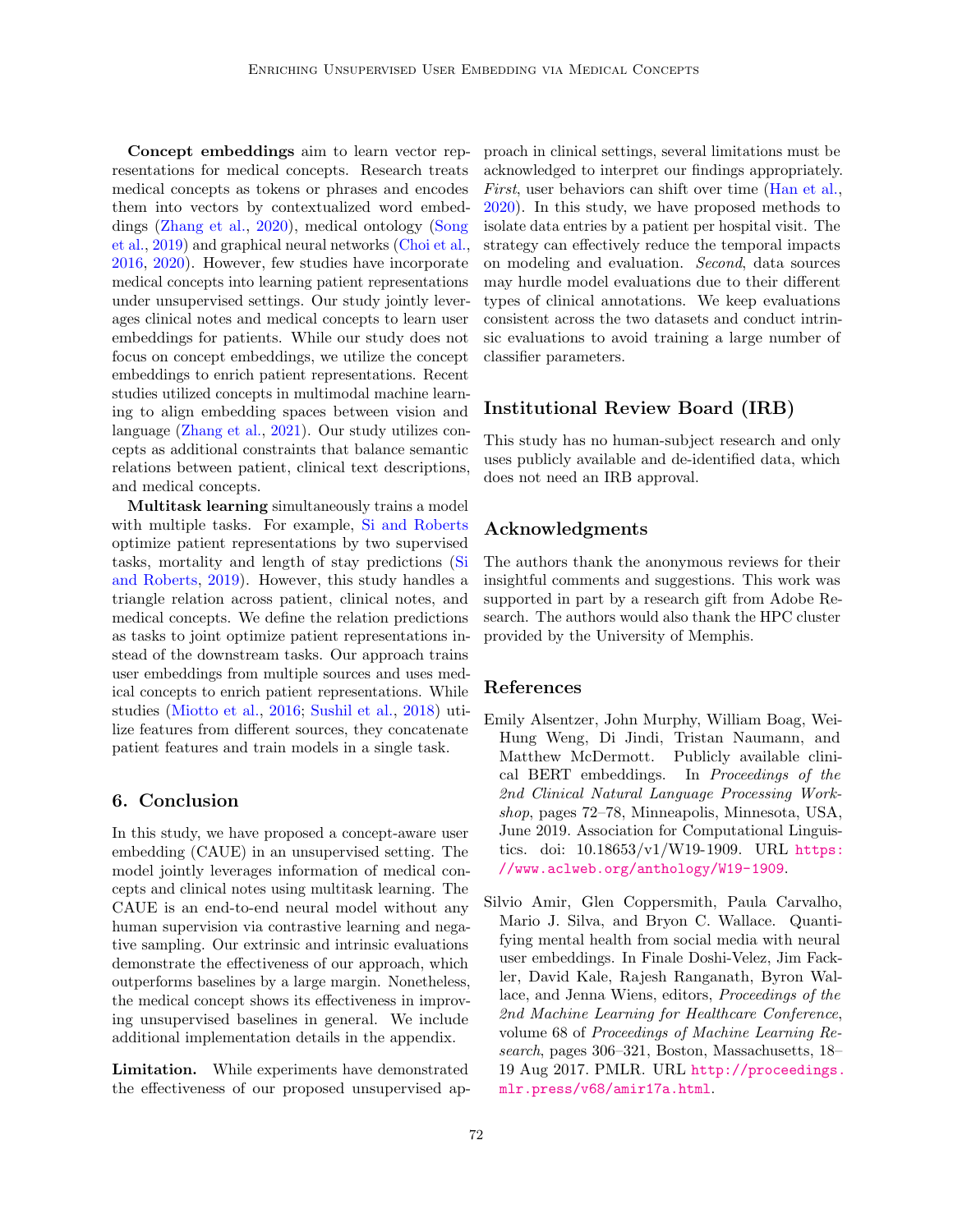- <span id="page-10-7"></span>Alan R Aronson and François-Michel Lang. An overview of MetaMap: historical perspective and recent advances. Journal of the American Medical Informatics Association, 17(3):229–236, 05 2010. ISSN 1067-5027. doi: 10.1136/jamia.2009. 002733. URL [https://doi.org/10.1136/jamia.](https://doi.org/10.1136/jamia.2009.002733) [2009.002733](https://doi.org/10.1136/jamia.2009.002733).
- <span id="page-10-12"></span>Adrian Benton, Raman Arora, and Mark Dredze. Learning multiview embeddings of twitter users. In Proceedings of the 54th Annual Meeting of the Association for Computational Linguistics (Volume 2: Short Papers), pages 14–19, Berlin, Germany, August 2016. Association for Computational Linguistics. doi: 10.18653/v1/P16-2003. URL <https://www.aclweb.org/anthology/P16-2003>.
- <span id="page-10-9"></span>Steven Bird and Edward Loper. NLTK: The natural language toolkit. In Proceedings of the ACL Interactive Poster and Demonstration Sessions, pages 214–217, July 2004. URL [https://www.aclweb.](https://www.aclweb.org/anthology/P04-3031) [org/anthology/P04-3031](https://www.aclweb.org/anthology/P04-3031).
- <span id="page-10-3"></span>Elena Birman-Deych, Amy D Waterman, Yan Yan, David S Nilasena, Martha J Radford, and Brian F Gage. Accuracy of icd-9-cm codes for identifying cardiovascular and stroke risk factors. Medical care, 43 (5):480–485, 2005. URL [http://www.jstor.org/](http://www.jstor.org/stable/3768402) [stable/3768402](http://www.jstor.org/stable/3768402).
- <span id="page-10-4"></span>David M Blei, Andrew Y Ng, and Michael I Jordan. Latent dirichlet allocation. Journal of Machine Learning Research, 3:993–1022, 2003. URL [http:](http://www.jmlr.org/papers/v3/blei03a.html) [//www.jmlr.org/papers/v3/blei03a.html](http://www.jmlr.org/papers/v3/blei03a.html).
- <span id="page-10-8"></span>Olivier Bodenreider. The Unified Medical Language System (UMLS): integrating biomedical terminology. Nucleic acids research, 32(Database issue):D267–D270, jan 2004. ISSN 1362-4962. doi: 10.1093/nar/gkh061. URL [https://pubmed.ncbi.](https://pubmed.ncbi.nlm.nih.gov/14681409 https://www.ncbi.nlm.nih.gov/pmc/articles/PMC308795/) [nlm.nih.gov/14681409https://www.ncbi.nlm.](https://pubmed.ncbi.nlm.nih.gov/14681409 https://www.ncbi.nlm.nih.gov/pmc/articles/PMC308795/) [nih.gov/pmc/articles/PMC308795/](https://pubmed.ncbi.nlm.nih.gov/14681409 https://www.ncbi.nlm.nih.gov/pmc/articles/PMC308795/).
- <span id="page-10-6"></span>Ting Chen, Simon Kornblith, Kevin Swersky, Mohammad Norouzi, and Geoffrey E Hinton. Big self-supervised models are strong semi-supervised learners. In H. Larochelle, M. Ranzato, R. Hadsell, M. F. Balcan, and H. Lin, editors, Advances in Neural Information Processing Systems, volume 33, pages 22243–22255. Curran Associates, Inc., 2020. URL [https:](https://proceedings.neurips.cc/paper/2020/file/fcbc95ccdd551da181207c0c1400c655-Paper.pdf) [//proceedings.neurips.cc/paper/2020/file/](https://proceedings.neurips.cc/paper/2020/file/fcbc95ccdd551da181207c0c1400c655-Paper.pdf) [fcbc95ccdd551da181207c0c1400c655-Paper.](https://proceedings.neurips.cc/paper/2020/file/fcbc95ccdd551da181207c0c1400c655-Paper.pdf) [pdf](https://proceedings.neurips.cc/paper/2020/file/fcbc95ccdd551da181207c0c1400c655-Paper.pdf).
- <span id="page-10-11"></span>Kyunghyun Cho, Bart van Merriënboer, Dzmitry Bahdanau, and Yoshua Bengio. On the properties of neural machine translation: Encoder–decoder approaches. In Proceedings of SSST-8, Eighth Workshop on Syntax, Semantics and Structure in Statistical Translation, pages 103–111, Doha, Qatar, October 2014. Association for Computational Linguistics. doi: 10.3115/v1/W14-4012. URL [https:](https://www.aclweb.org/anthology/W14-4012) [//www.aclweb.org/anthology/W14-4012](https://www.aclweb.org/anthology/W14-4012).
- <span id="page-10-0"></span>Edward Choi, Mohammad Taha Bahadori, Elizabeth Searles, Catherine Coffey, Michael Thompson, James Bost, Javier Tejedor-Sojo, and Jimeng Sun. Multi-layer representation learning for medical concepts. In Proceedings of the 22nd ACM SIGKDD International Conference on Knowledge Discovery and Data Mining, KDD '16, page 1495–1504, New York, NY, USA, 2016. Association for Computing Machinery. ISBN 9781450342322. doi: 10.1145/2939672.2939823. URL [https://doi.org/](https://doi.org/10.1145/2939672.2939823) [10.1145/2939672.2939823](https://doi.org/10.1145/2939672.2939823).
- <span id="page-10-1"></span>Edward Choi, Mohammad Taha Bahadori, Le Song, Walter F. Stewart, and Jimeng Sun. Gram: Graphbased attention model for healthcare representation learning. In Proceedings of the 23rd ACM SIGKDD International Conference on Knowledge Discovery and Data Mining, KDD '17, page 787–795, New York, NY, USA, 2017. Association for Computing Machinery. ISBN 9781450348874. doi: 10.1145/3097983.3098126. URL [https://doi.org/](https://doi.org/10.1145/3097983.3098126) [10.1145/3097983.3098126](https://doi.org/10.1145/3097983.3098126).
- <span id="page-10-5"></span>Edward Choi, Zhen Xu, Yujia Li, Michael Dusenberry, Gerardo Flores, Emily Xue, and Andrew Dai. Learning the graphical structure of electronic health records with graph convolutional transformer. In Proceedings of the AAAI Conference on Artificial Intelligence, volume 34, pages 606–613, New York, US, Apr. 2020. AAAI. doi: 10.1609/aaai.v34i01. 5400. URL [https://ojs.aaai.org/index.php/](https://ojs.aaai.org/index.php/AAAI/article/view/5400) [AAAI/article/view/5400](https://ojs.aaai.org/index.php/AAAI/article/view/5400).
- <span id="page-10-2"></span>S. Darabi, M. Kachuee, S. Fazeli, and M. Sarrafzadeh. Taper: Time-aware patient ehr representation. IEEE Journal of Biomedical and Health Informatics, 24(11):3268–3275, 2020. doi: 10.1109/JBHI.2020.2984931. URL [https://doi.](https://doi.org/10.1109/jbhi.2020.2984931) [org/10.1109/jbhi.2020.2984931](https://doi.org/10.1109/jbhi.2020.2984931).
- <span id="page-10-10"></span>Jacob Devlin, Ming-Wei Chang, Kenton Lee, and Kristina Toutanova. BERT: Pre-training of deep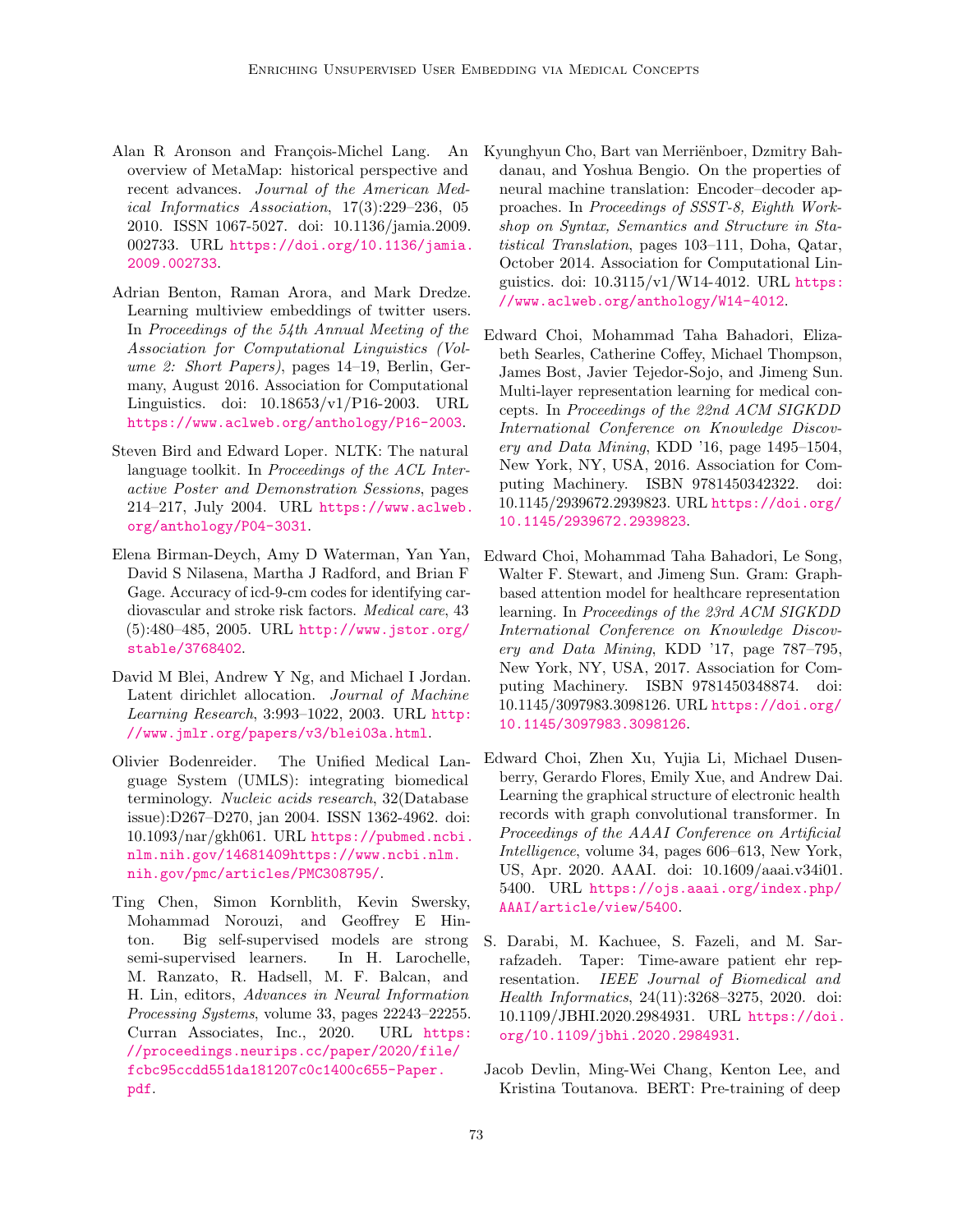bidirectional transformers for language understanding. In Proceedings of the 2019 Conference of the North American Chapter of the Association for Computational Linguistics: Human Language Technologies, Volume 1 (Long and Short Papers), pages 4171–4186, June 2019. doi: 10.18653/ v1/N19-1423. URL [https://www.aclweb.org/](https://www.aclweb.org/anthology/N19-1423) [anthology/N19-1423](https://www.aclweb.org/anthology/N19-1423).

- <span id="page-11-8"></span>T. Ding, W. K. Bickel, and S. Pan. Predicting delay discounting from social media likes with unsupervised feature learning. In 2018 IEEE/ACM International Conference on Advances in Social Networks Analysis and Mining, pages 254–257, Barcelona, Spain, Aug 2018. IEEE. doi: 10.1109/ASONAM. 2018.8508277.
- <span id="page-11-5"></span>Dmitriy Dligach and Timothy Miller. Learning Patient Representations from Text. In Proceedings of the Seventh Joint Conference on Lexical and Computational Semantics, pages 119–123, New Orleans, Louisiana, jun 2018. Association for Computational Linguistics. doi: 10.18653/v1/S18-2014. URL <https://www.aclweb.org/anthology/S18-2014>.
- <span id="page-11-12"></span>Lei Han, Alessandro Checco, Djellel Difallah, Gianluca Demartini, and Shazia Sadiq. Modelling user behavior dynamics with embeddings. In Proceedings of the 29th ACM International Conference on Information; Knowledge Management, CIKM '20, page 445–454, New York, NY, USA, 2020. Association for Computing Machinery. ISBN 9781450368599. doi: 10.1145/3340531.3411985. URL [https://doi.](https://doi.org/10.1145/3340531.3411985) [org/10.1145/3340531.3411985](https://doi.org/10.1145/3340531.3411985).
- <span id="page-11-2"></span>Hrayr Harutyunyan, Hrant Khachatrian, David C. Kale, Greg Ver Steeg, and Aram Galstyan. Multitask learning and benchmarking with clinical time series data. Scientific Data, 6(1):96, 2019. ISSN 2052-4463. doi: 10.1038/s41597-019-0103-9. URL <https://doi.org/10.1038/s41597-019-0103-9>.
- <span id="page-11-11"></span>Felix Hill, Roi Reichart, and Anna Korhonen. SimLex-999: Evaluating semantic models with (genuine) similarity estimation. Computational Linguistics, 41(4):665–695, December 2015. doi: 10.1162/ COLI a 00237. URL [https://www.aclweb.org/](https://www.aclweb.org/anthology/J15-4004) [anthology/J15-4004](https://www.aclweb.org/anthology/J15-4004).
- <span id="page-11-6"></span>Geoffrey E. Hinton, Nitish Srivastava, and Kevin Swersky. Lecture 6a- overview of mini-batch gradient descent, 2012. URL [http://www.cs.toronto.edu/{~}tijmen/](http://www.cs.toronto.edu/{~}tijmen/csc321/slides/lecture{_}slides{_}lec6.pdf) [csc321/slides/lecture{\\_}slides{\\_}lec6.pdf](http://www.cs.toronto.edu/{~}tijmen/csc321/slides/lecture{_}slides{_}lec6.pdf).
- <span id="page-11-9"></span>Xiaolei Huang, Michael J. Paul, Franck Dernoncourt, Robin Burke, and Mark Dredze. User factor adaptation for user embedding via multitask learning. In Proceedings of the Second Workshop on Domain Adaptation for NLP, pages 172–182, Kyiv, Ukraine, April 2021. URL [https://www.aclweb.](https://www.aclweb.org/anthology/2021.adaptnlp-1.18) [org/anthology/2021.adaptnlp-1.18](https://www.aclweb.org/anthology/2021.adaptnlp-1.18).
- <span id="page-11-0"></span>Alistair EW Johnson, Tom J Pollard, Lu Shen, Liwei H Lehman, Mengling Feng, Mohammad Ghassemi, Benjamin Moody, Peter Szolovits, Leo Anthony Celi, and Roger G Mark. Mimic-iii, a freely accessible critical care database. Scientific Data, 3:160035, 2016. doi: 10.1038/sdata.2016.35. URL <https://doi.org/10.1038/sdata.2016.35>.
- <span id="page-11-10"></span>Diederik P. Kingma and Jimmy Ba. Adam: A Method for Stochastic Optimization. In Proceedings of the 3rd International Conference on Learning Representations, pages 1–15, San Diego, US, 2014. ICLR. URL <http://arxiv.org/abs/1412.6980>.
- <span id="page-11-3"></span>Quoc Le and Tomas Mikolov. Distributed representations of sentences and documents. In Eric P. Xing and Tony Jebara, editors, Proceedings of Machine Learning Research, volume 32, pages 1188–1196, Bejing, China, 22–24 Jun 2014. PMLR. URL [http:](http://proceedings.mlr.press/v32/le14.html) [//proceedings.mlr.press/v32/le14.html](http://proceedings.mlr.press/v32/le14.html).
- <span id="page-11-7"></span>Jinhyuk Lee, Wonjin Yoon, Sungdong Kim, Donghyeon Kim, Sunkyu Kim, Chan Ho So, and Jaewoo Kang. BioBERT: a pre-trained biomedical language representation model for biomedical text mining. Bioinformatics, 36(4):1234– 1240, 09 2019. ISSN 1367-4803. doi: 10.1093/ bioinformatics/btz682. URL [https://doi.org/10.](https://doi.org/10.1093/bioinformatics/btz682) [1093/bioinformatics/btz682](https://doi.org/10.1093/bioinformatics/btz682).
- <span id="page-11-4"></span>Liqi Lei, Yangming Zhou, Jie Zhai, Le Zhang, Zhijia Fang, Ping He, and Ju Gao. An effective patient representation learning for time-series prediction tasks based on ehrs. In 2018 IEEE International Conference on Bioinformatics and Biomedicine, pages 885–892, Madrid, Spain, 2018. IEEE, IEEE. doi: 10.1109/BIBM.2018.8621542. URL [https:](https://doi.org/10.1109/BIBM.2018.8621542) [//doi.org/10.1109/BIBM.2018.8621542](https://doi.org/10.1109/BIBM.2018.8621542).
- <span id="page-11-1"></span>Sheng Li and Handong Zhao. A survey on representation learning for user modeling. In Christian Bessiere, editor, Proceedings of the Twenty-Ninth International Joint Conference on Artificial Intelligence, IJCAI-20, pages 4997–5003, online, 7 2020. International Joint Conferences on Artificial Intelligence Organization. doi: 10.24963/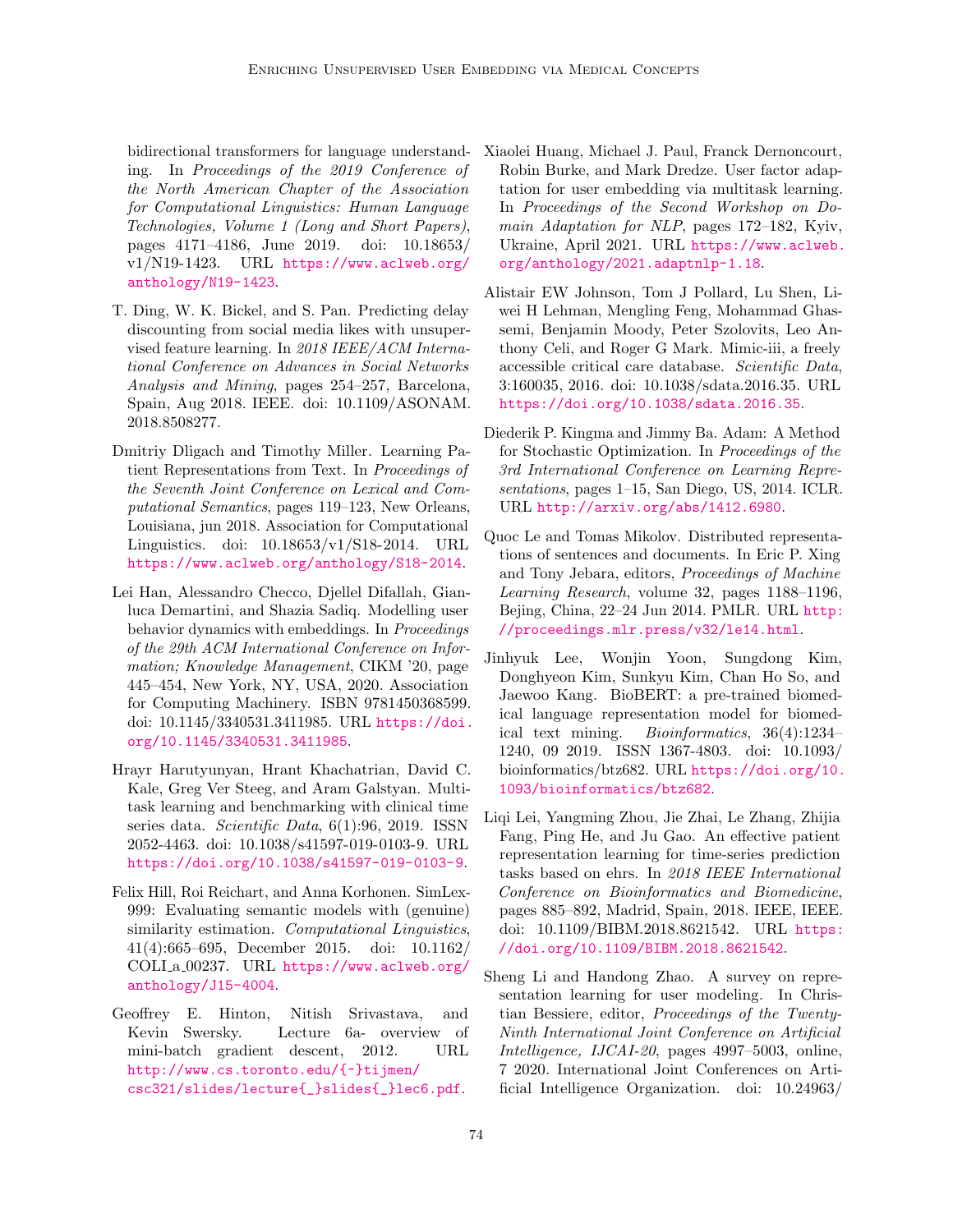ijcai.2020/695. URL [https://doi.org/10.24963/](https://doi.org/10.24963/ijcai.2020/695) [ijcai.2020/695](https://doi.org/10.24963/ijcai.2020/695). Survey track.

- <span id="page-12-2"></span>Lajanugen Logeswaran and Honglak Lee. An efficient framework for learning sentence representations. In International Conference on Learning Representations, 2018. URL [https://openreview.net/](https://openreview.net/forum?id=rJvJXZb0W) [forum?id=rJvJXZb0W](https://openreview.net/forum?id=rJvJXZb0W).
- <span id="page-12-6"></span>Ilya Loshchilov and Frank Hutter. Decoupled weight decay regularization. In International Conference on Learning Representations, 2019. URL [https:](https://openreview.net/forum?id=Bkg6RiCqY7) [//openreview.net/forum?id=Bkg6RiCqY7](https://openreview.net/forum?id=Bkg6RiCqY7).
- <span id="page-12-1"></span>Tomas Mikolov, Ilya Sutskever, Kai Chen, Greg Corrado, and Jeffrey Dean. Distributed representations of words and phrases and their compositionality. In Proceedings of the 26th International Conference on Neural Information Processing Systems - Volume 2, NIPS'13, pages 3111–3119, USA, 2013. Curran Associates Inc. URL [http://dl.acm.org/citation.](http://dl.acm.org/citation.cfm?id=2999792.2999959) [cfm?id=2999792.2999959](http://dl.acm.org/citation.cfm?id=2999792.2999959).
- <span id="page-12-8"></span>Riccardo Miotto, Li Li, Brian A Kidd, and Joel T Dudley. Deep patient: an unsupervised representation to predict the future of patients from the electronic health records. Scientific reports,  $6(1):1-10$ , 2016. doi:  $10.1038/\text{srep}26094$ . URL <https://doi.org/10.1038/srep26094>.
- <span id="page-12-9"></span>Jonas Mueller and Aditya Thyagarajan. Siamese recurrent architectures for learning sentence similarity. In Proceedings of the AAAI Conference on Artificial Intelligence, volume 30, Mar. 2016. URL [https://ojs.aaai.org/index.php/](https://ojs.aaai.org/index.php/AAAI/article/view/10350) [AAAI/article/view/10350](https://ojs.aaai.org/index.php/AAAI/article/view/10350).
- <span id="page-12-3"></span>James Mullenbach, Sarah Wiegreffe, Jon Duke, Jimeng Sun, and Jacob Eisenstein. Explainable prediction of medical codes from clinical text. In Proceedings of the 2018 Conference of the North American Chapter of the Association for Computational Linguistics: Human Language Technologies, Volume 1 (Long Papers), pages 1101–1111, June 2018. doi: 10.18653/v1/N18-1100. URL <https://www.aclweb.org/anthology/N18-1100>.
- <span id="page-12-0"></span>Shimei Pan and Tao Ding. Social media-based user embedding: A literature review. In Proceedings of the Twenty-Eighth International Joint Conference on Artificial Intelligence, IJCAI-19, pages 6318– 6324, Macao, China, 7 2019. International Joint Conferences on Artificial Intelligence Organization.

doi: 10.24963/ijcai.2019/881. URL [https://doi.](https://doi.org/10.24963/ijcai.2019/881) [org/10.24963/ijcai.2019/881](https://doi.org/10.24963/ijcai.2019/881).

- <span id="page-12-10"></span>Adam Paszke, Sam Gross, Francisco Massa, Adam Lerer, James Bradbury, Gregory Chanan, Trevor Killeen, Zeming Lin, Natalia Gimelshein, Luca Antiga, Alban Desmaison, Andreas Kopf, Edward Yang, Zachary DeVito, Martin Raison, Alykhan Tejani, Sasank Chilamkurthy, Benoit Steiner, Lu Fang, Junjie Bai, and Soumith Chintala. Pytorch: An imperative style, high-performance deep learning library. In H. Wallach, H. Larochelle, A. Beygelzimer, F. d'Alché-Buc, E. Fox, and R. Garnett, editors, Advances in Neural Information Processing Systems 32, pages 8024–8035. Curran Associates, Inc., 2019. URL <https://arxiv.org/pdf/1912.01703.pdf>.
- <span id="page-12-11"></span>Fabian Pedregosa, Gael Varoquaux, Alexandre Gramfort, Vincent Michel, Bertrand Thirion, Olivier Grisel, Mathieu Blondel, Peter Prettenhofer, Ron Weiss, Vincent Dubourg, Jake Vanderplas, Alexandre Passos, David Cournapeau, Matthieu Brucher, Matthieu Perrot, and Edouard Duchesnay. Scikit- ´ learn: Machine learning in Python. Journal of Machine Learning Research, 12(Oct):2825–2830, 2011. ISSN 15324435.
- <span id="page-12-5"></span>Yifan Peng, Shankai Yan, and Zhiyong Lu. Transfer learning in biomedical natural language processing: An evaluation of BERT and ELMo on ten benchmarking datasets. In Proceedings of the 18th BioNLP Workshop and Shared Task, pages 58–65, August 2019. doi: 10.18653/v1/W19-5006. URL <https://www.aclweb.org/anthology/W19-5006>.
- <span id="page-12-7"></span>Radim Rehurek and Petr Sojka. Software Framework for Topic Modelling with Large Corpora. In Proceedings of the LREC 2010 Workshop on New Challenges for NLP Frameworks, pages 45–50, Valletta, Malta, may 2010. ELRA. ISBN 2-9517408- 6-7. URL [https://radimrehurek.com/gensim/](https://radimrehurek.com/gensim/lrec2010_final.pdf) [lrec2010\\_final.pdf](https://radimrehurek.com/gensim/lrec2010_final.pdf).
- <span id="page-12-4"></span>Guergana K Savova, James J Masanz, Philip V Ogren, Jiaping Zheng, Sunghwan Sohn, Karin C Kipper-Schuler, and Christopher G Chute. Mayo clinical Text Analysis and Knowledge Extraction System (cTAKES): architecture, component evaluation and applications. Journal of the American Medical Informatics Association, 17(5):507–513, 09 2010. ISSN 1067-5027. doi: 10.1136/jamia.2009. 001560. URL [https://doi.org/10.1136/jamia.](https://doi.org/10.1136/jamia.2009.001560) [2009.001560](https://doi.org/10.1136/jamia.2009.001560).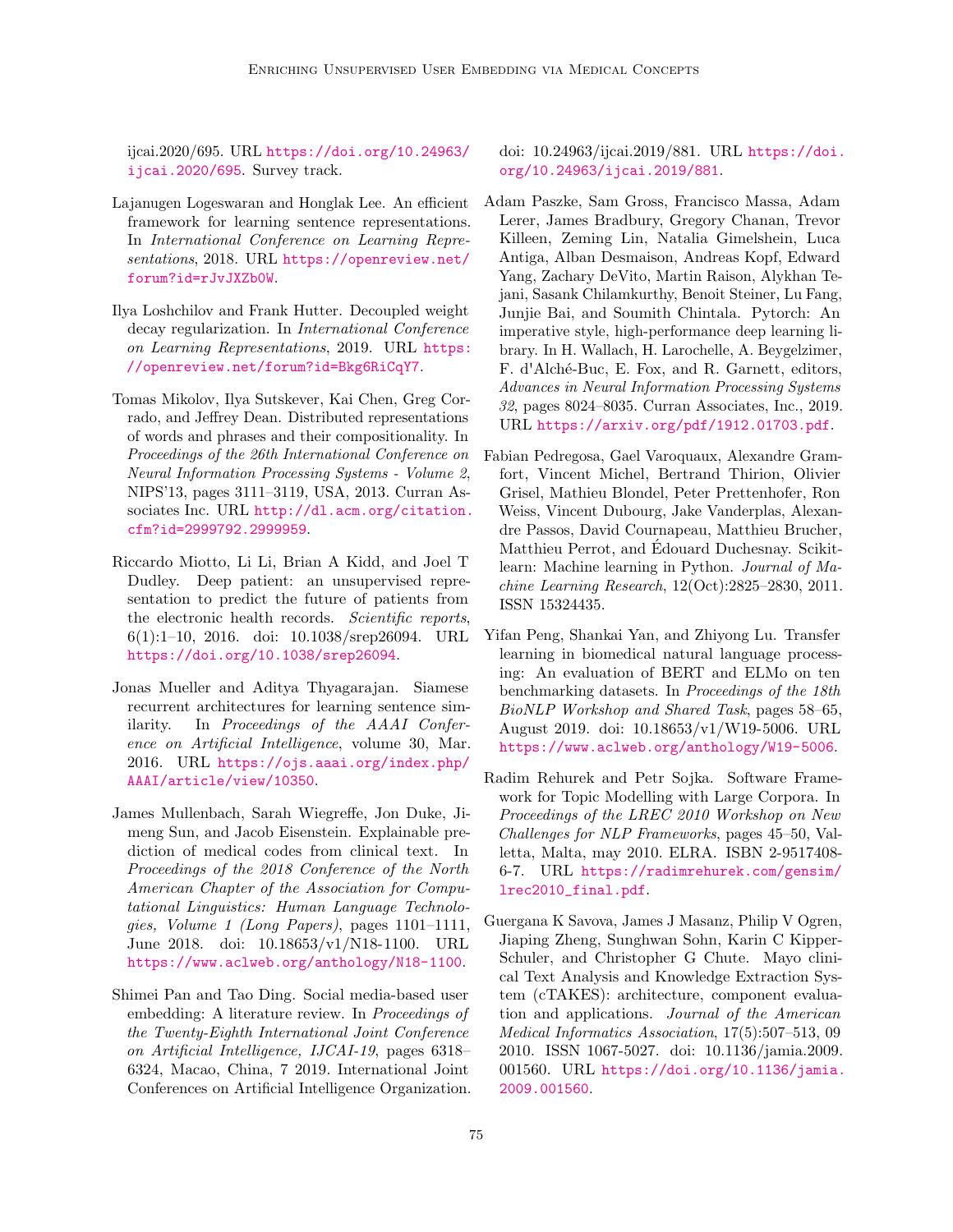- <span id="page-13-4"></span>Tobias Schnabel, Igor Labutov, David Mimno, and Thorsten Joachims. Evaluation methods for unsupervised word embeddings. In Proceedings of the 2015 Conference on Empirical Methods in Natural Language Processing, pages 298–307, September 2015. doi: 10.18653/v1/D15-1036. URL <https://www.aclweb.org/anthology/D15-1036>.
- <span id="page-13-9"></span>Yuqi Si and Kirk Roberts. Deep patient representation of clinical notes via multi-task learning for mortality prediction. AMIA Summits on Translational Science Proceedings, 2019:779, 2019. URL [https://www.ncbi.nlm.nih.gov/pmc/](https://www.ncbi.nlm.nih.gov/pmc/articles/PMC6568068/) [articles/PMC6568068/](https://www.ncbi.nlm.nih.gov/pmc/articles/PMC6568068/).
- <span id="page-13-1"></span>Yuqi Si and Kirk Roberts. Patient representation transfer learning from clinical notes based on hierarchical attention network. AMIA Summits on Translational Science Proceedings, 2020:597, 2020. URL [https://www.ncbi.nlm.nih.gov/pmc/](https://www.ncbi.nlm.nih.gov/pmc/articles/PMC7233035/) [articles/PMC7233035/](https://www.ncbi.nlm.nih.gov/pmc/articles/PMC7233035/).
- <span id="page-13-6"></span>Yuqi Si, Jingcheng Du, Zhao Li, Xiaoqian Jiang, Timothy Miller, Fei Wang, W. Jim Zheng, and Kirk Roberts. Deep representation learning of patient data from electronic health records (ehr): A systematic review. Journal of Biomedical Informatics, 115:103671, 2020. ISSN 1532- 0464. doi: https://doi.org/10.1016/j.jbi.2020. 103671. URL [https://www.sciencedirect.com/](https://www.sciencedirect.com/science/article/pii/S1532046420302999) [science/article/pii/S1532046420302999](https://www.sciencedirect.com/science/article/pii/S1532046420302999).
- <span id="page-13-10"></span>Lihong Song, Chin Wang Cheong, Kejing Yin, William K. Cheung, Benjamin C. M. Fung, and Jonathan Poon. Medical concept embedding with multiple ontological representations. In Proceedings of the Twenty-Eighth International Joint Conference on Artificial Intelligence, IJCAI-19, pages 4613–4619. International Joint Conferences on Artificial Intelligence Organization, 7 2019. doi: 10.24963/ijcai.2019/641. URL [https://doi.org/](https://doi.org/10.24963/ijcai.2019/641) [10.24963/ijcai.2019/641](https://doi.org/10.24963/ijcai.2019/641).
- <span id="page-13-5"></span>Ergin Soysal, Jingqi Wang, Min Jiang, Yonghui Wu, Serguei Pakhomov, Hongfang Liu, and Hua Xu. CLAMP – a toolkit for efficiently building customized clinical natural language processing pipelines. Journal of the American Medical Informatics Association, 25(3):331–336, 11 2017. ISSN 1527-974X. doi: 10.1093/jamia/ocx132. URL <https://doi.org/10.1093/jamia/ocx132>.
- <span id="page-13-7"></span>Ethan Steinberg, Ken Jung, Jason A Fries, Conor K Corbin, Stephen R Pfohl, and Nigam H Shah. Lan-

guage models are an effective representation learning technique for electronic health record data. Journal of Biomedical Informatics, 113:103637, 2021. ISSN 1532-0464. doi: 10.1016/j.jbi.2020. 103637. URL [https://www.sciencedirect.com/](https://www.sciencedirect.com/science/article/pii/S1532046420302653) [science/article/pii/S1532046420302653](https://www.sciencedirect.com/science/article/pii/S1532046420302653).

- <span id="page-13-0"></span>Amber Stubbs, Michele Filannino, Ergin Soysal, Samuel Henry, and Ozlem Uzuner. Cohort selection for clinical trials: n2c2 2018 shared task track 1. Journal of the American Medical Informatics Association, 26(11):1163–1171, 09 2019. ISSN 1527-974X. doi: 10.1093/jamia/ocz163. URL <https://doi.org/10.1093/jamia/ocz163>.
- <span id="page-13-3"></span>Madhumita Sushil, Simon Suster, Kim Luyckx, and Walter Daelemans. Patient representation learning and interpretable evaluation using clinical notes. Journal of Biomedical Informatics, 84:103–113, 2018. ISSN 1532- 0464. doi: https://doi.org/10.1016/j.jbi.2018. 06.016. URL [https://www.sciencedirect.com/](https://www.sciencedirect.com/science/article/pii/S1532046418301266) [science/article/pii/S1532046418301266](https://www.sciencedirect.com/science/article/pii/S1532046418301266).
- <span id="page-13-8"></span>Ashish Vaswani, Noam Shazeer, Niki Parmar, Jakob Uszkoreit, Llion Jones, Aidan N Gomez, Lukasz Kaiser, and Illia Polosukhin. Attention is all you need. In Advances in neural information processing systems, pages 5998–6008, Long Beach, CA, US, 2017. NIPS.
- <span id="page-13-2"></span>Ying Wang, Xiao Xu, Tao Jin, Xiang Li, Guotong Xie, and Jianmin Wang. Inpatient2vec: Medical representation learning for inpatients. In 2019 IEEE International Conference on Bioinformatics and Biomedicine, pages 1113–1117, San Diego, CA, USA, 2019. IEEE. doi: 10.1109/BIBM47256. 2019.8983281. URL [https://doi.org/10.1109/](https://doi.org/10.1109/BIBM47256.2019.8983281) [BIBM47256.2019.8983281](https://doi.org/10.1109/BIBM47256.2019.8983281).
- <span id="page-13-11"></span>Thomas Wolf, Lysandre Debut, Victor Sanh, Julien Chaumond, Clement Delangue, Anthony Moi, Pierric Cistac, Tim Rault, Rémi Louf, Morgan Funtowicz, Joe Davison, Sam Shleifer, Patrick von Platen, Clara Ma, Yacine Jernite, Julien Plu, Canwen Xu, Teven Le Scao, Sylvain Gugger, Mariama Drame, Quentin Lhoest, and Alexander M. Rush. Transformers: State-of-the-art natural language processing. In Proceedings of the 2020 Conference on Empirical Methods in Natural Language Processing: System Demonstrations, pages 38–45, October 2020. URL [https://www.aclweb.org/anthology/2020.](https://www.aclweb.org/anthology/2020.emnlp-demos.6) [emnlp-demos.6](https://www.aclweb.org/anthology/2020.emnlp-demos.6).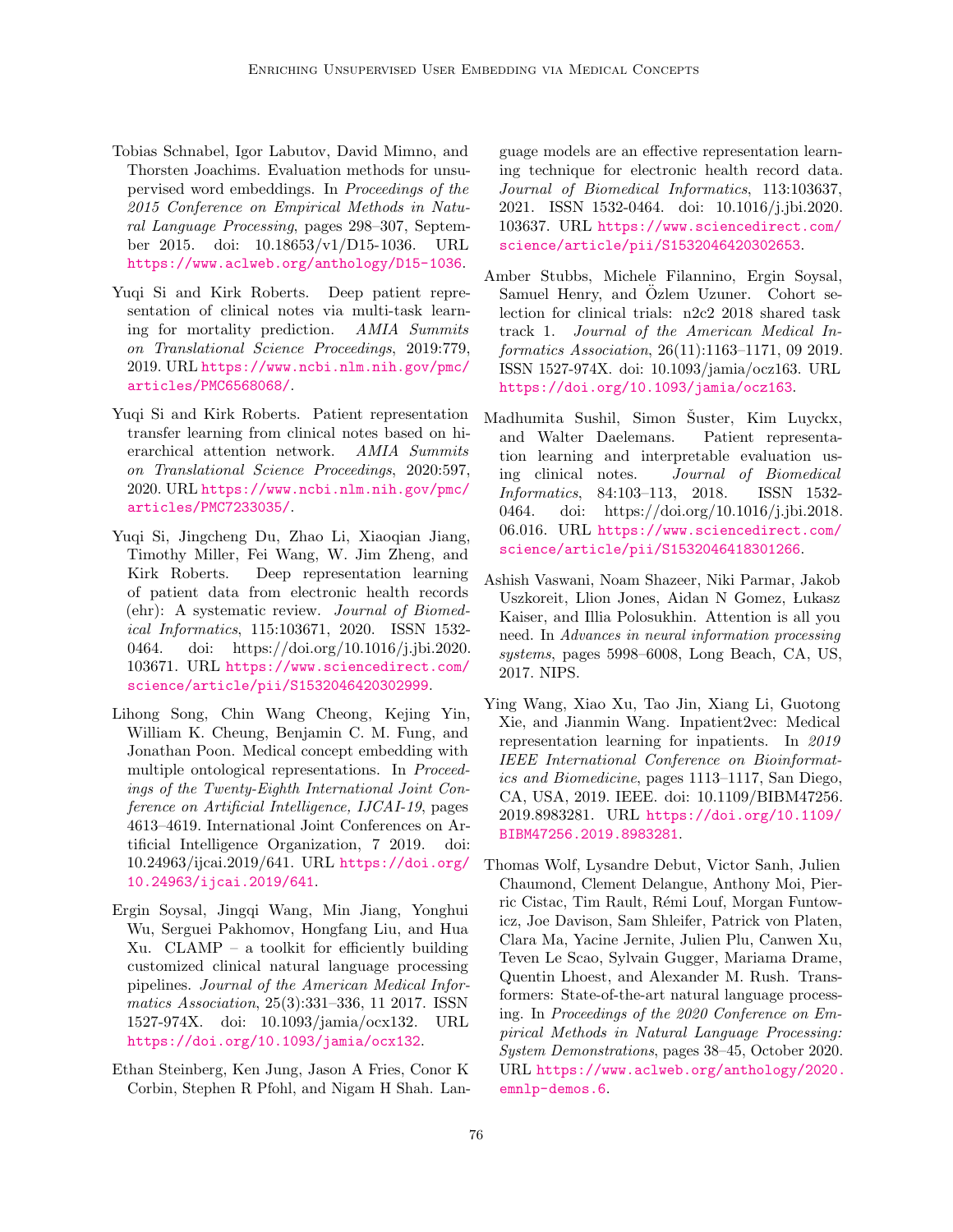- <span id="page-14-3"></span>Stephen Wu, Kirk Roberts, Surabhi Datta, Jingcheng Du, Zongcheng Ji, Yuqi Si, Sarvesh Soni, Qiong Wang, Qiang Wei, Yang Xiang, et al. Deep learning in clinical natural language processing: a methodical review. Journal of the American Medical Informatics Association, 27(3):457–470, 2020. doi: 10.1093/jamia/ocz200. URL [https://doi.org/10.](https://doi.org/10.1093/jamia/ocz200) [1093/jamia/ocz200](https://doi.org/10.1093/jamia/ocz200).
- <span id="page-14-2"></span>Kejing Yin, Dong Qian, William K. Cheung, Benjamin C. M. Fung, and Jonathan Poon. Learning phenotypes and dynamic patient representations via rnn regularized collective non-negative tensor factorization. In Proceedings of the AAAI Conference on Artificial Intelligence, volume 33, pages 1246–1253, Jul. 2019. doi: 10.1609/aaai. v33i01.33011246. URL [https://ojs.aaai.org/](https://ojs.aaai.org/index.php/AAAI/article/view/3920) [index.php/AAAI/article/view/3920](https://ojs.aaai.org/index.php/AAAI/article/view/3920).
- <span id="page-14-4"></span>Bowen Zhang, Hexiang Hu, Linlu Qiu, Peter Shaw, and Fei Sha. Visually grounded concept composition. In Findings of the Association for Computational Linguistics: EMNLP 2021, pages 201– 215, Punta Cana, Dominican Republic, November 2021. Association for Computational Linguistics. URL [https://aclanthology.org/2021.](https://aclanthology.org/2021.findings-emnlp.20) [findings-emnlp.20](https://aclanthology.org/2021.findings-emnlp.20).
- <span id="page-14-0"></span>Xiao Zhang, Dejing Dou, and Ji Wu. Learning conceptual-contextual embeddings for medical text. In Proceedings of the AAAI Conference on Artificial Intelligence, volume 34, pages 9579–9586, New York, US, Apr. 2020. AAAI. doi: 10.1609/aaai. v34i05.6504. URL [https://ojs.aaai.org/index.](https://ojs.aaai.org/index.php/AAAI/article/view/6504) [php/AAAI/article/view/6504](https://ojs.aaai.org/index.php/AAAI/article/view/6504).
- <span id="page-14-1"></span>Yijia Zhang, Qingyu Chen, Zhihao Yang, Hongfei Lin, and Zhiyong Lu. Biowordvec, improving biomedical word embeddings with subword information and mesh. Scientific data, 6(1):1–9, 2019. doi: 10. 1038/s41597-019-0055-0. URL [https://doi.org/](https://doi.org/10.1038/s41597-019-0055-0) [10.1038/s41597-019-0055-0](https://doi.org/10.1038/s41597-019-0055-0).

### Appendix A. Ablation Analysis

We compare performance impacts of individual modules in our proposed approach. The comparison experiments follow the previous experimental settings in Section [4](#page-4-0) and trained models with different learning rates within  $[1e - 4, 1e - 6]$ . We experiment with the two base neural encoders, GRU and BERT, in our CAUE framework with both the contrastive learning (CT) and medical concepts (CC). There are four combination types on top of the base neural feature extractors (GRU and BERT): 1) none of the components (None), 2) only with  $CT$  (+CT), 3) only with  $CC$  (+CC), 4) and with both optimization components  $(+CC+CT)$ . We evaluate the four combinations on the four tasks, phenotype prediction, mortality, patient relatedness, and retrieval.

We present results in Table [4.](#page-15-1) Generally, learning user embeddings with CT and CC can achieve the best performance across the evaluation tasks. Both CT and CC can improve the embedding performance. This indicates that the two proposed strategies work coherently to improve model effectiveness on extracting patient information from clinical notes and medical concepts. And we can also observe that medical concepts generally have more improvements over the contrastive learning. For example, +CC models usually outperforms +CT models. This indicates that medical concepts may have more indicative information and correlations with the clinical codes.

### Appendix B. Implementation Details

We follow previous work [\(Mullenbach et al.,](#page-12-3) [2018;](#page-12-3) [Harutyunyan et al.,](#page-11-2) [2019;](#page-11-2) [Stubbs et al.,](#page-13-0) [2019\)](#page-13-0) to process MIMIC-III data. [Harutyunyan et al.](#page-11-2) provides methods to calculate patient age information, and we wrote regular expressions to extract age information from the Diabetes corpus. We keep clinical records of adults  $(≥ 18)$  in both MIMIC-III and Diabetes datasets. The Diabetes data aggregates discharge summaries of each patient into one file, and we split individual discharge summaries by its record separator. To keep consistent, we use discharge summaries of both data. We implement our models and re-implement baselines using PyTorch [\(Paszke et al.,](#page-12-10) [2019\)](#page-12-10), Huggingface Transformers [\(Wolf et al.,](#page-13-11) [2020\)](#page-13-11), scikit-learn [\(Pe](#page-12-11)[dregosa et al.,](#page-12-11) [2011\)](#page-12-11) and NLTK [\(Bird and Loper,](#page-10-9) [2004\)](#page-10-9). For the CAUE-BERT, we experiment with multiple pre-trained BERT models [\(Peng et al.,](#page-12-5) [2019;](#page-12-5) [Alsentzer et al.,](#page-9-1) [2019;](#page-9-1) [Lee et al.,](#page-11-7) [2019\)](#page-11-7). However, we did not find significant improvements with the different choices. Initially, we trained models of Diabetes and MIMIC-III datasets on a NVIDIA GeForce RTX 3090, and conducted evaluation experiments on CPUs. For the baselines, we train user2vec on the GPU and other baselines on CPUs. We also experimented different learning rates within  $[1e-4, 1e-6]$  and trained models on the university HPC cluster with NVIDIA Tesla V100s. We then conducted the ablation analysis and reported results of the experiments.